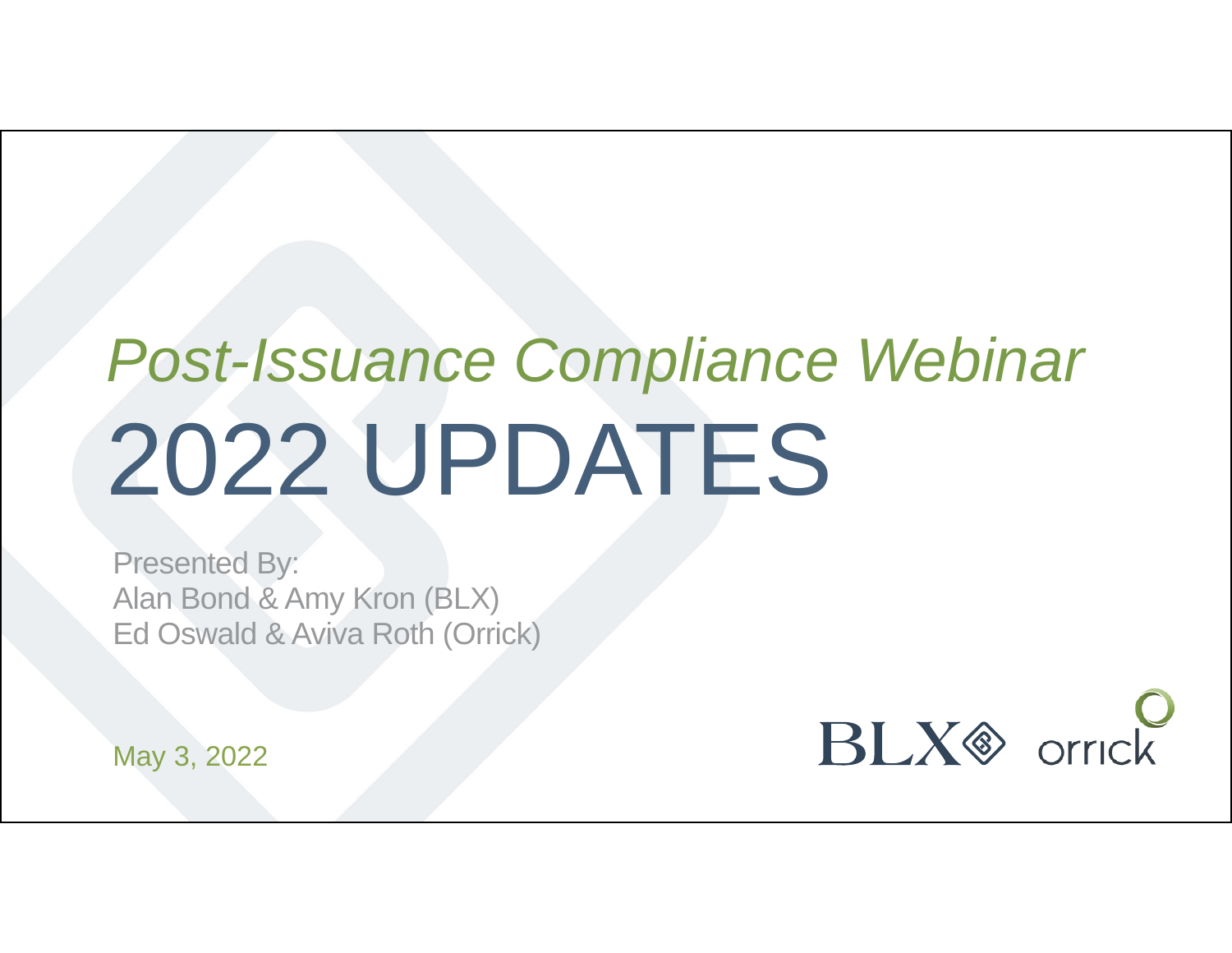#### **2022 POST-ISSUANCE COMPLIANCE WORKSHOP** *Hybrid Event*

A Comprehensive Overview of Post-Issuance Tax Law and SEC Secondary Market Disclosure for 501(c)(3) Organizations and State and Local Government Issuers Who Utilize Tax-Exempt Financing

#### **November 3-4, 2022 Virgin Hotels Nashville\* & Virtual**

Registration opens today!

For information and to register, please visit: www.blxgroup.com/picworkshop2022



\* *In-person attendance will be limited to 50 attendees.*

*© 2022 BLX Group LLC and Orrick Herrington & Sutcliffe LLP - All Rights Reserved*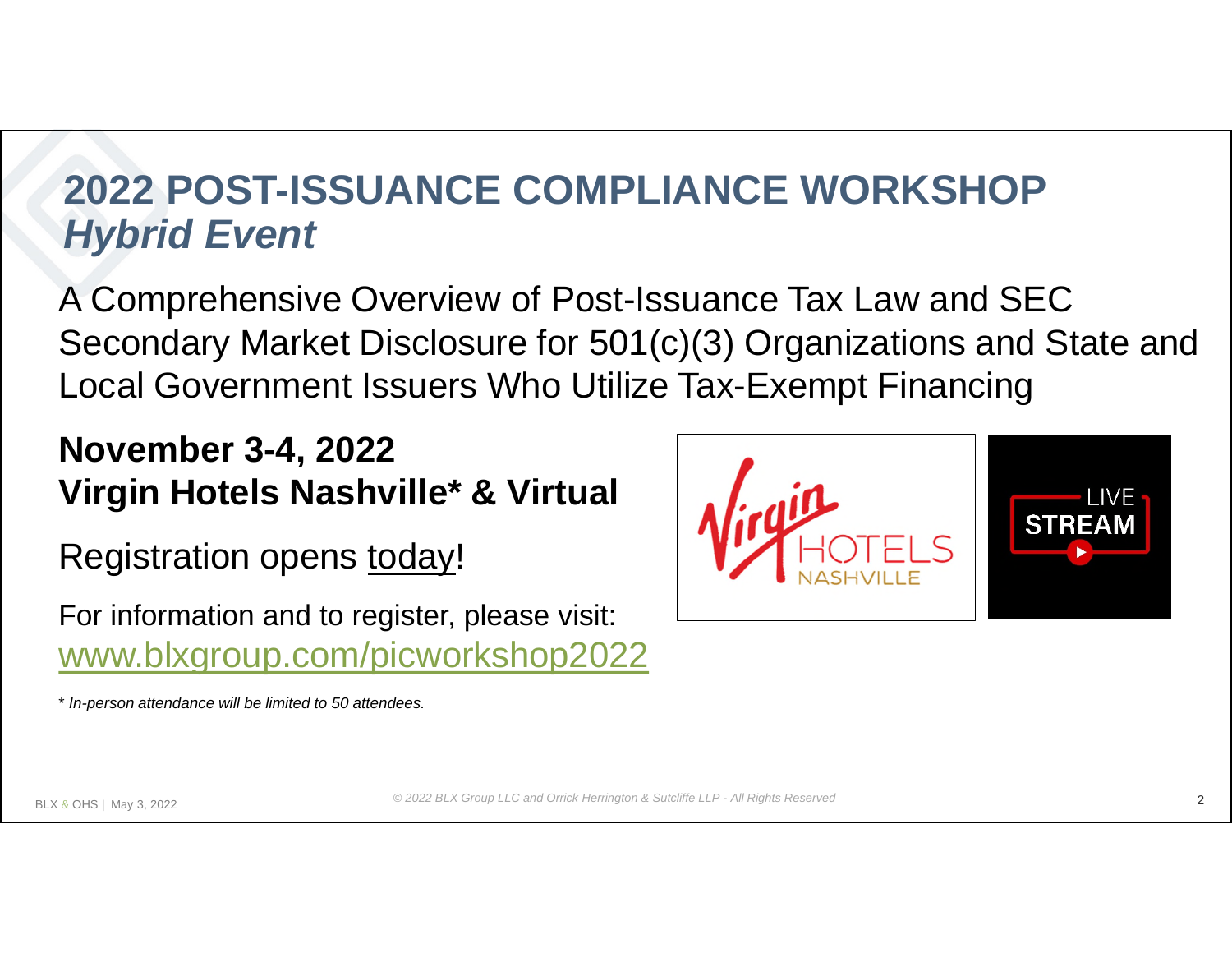# **Orrick Green Book Series**

*Second Edition* **– Post-Issuance Compliance and Continuing Disclosure Responsibilities**

**https://www.orrick.com/en/Insights/2022/02/ Post-Issuance-Tax-Compliance-and-Continuing-Disclosure-Responsibilities-for-Issuers-and-Borrowers**

Post-Issuance Tax Compliance and **Continuing Disclosure Responsibilities** for Issuers and Borrowers of Tax-Exempt Bonds **SECOND EDITION** Edwin G. Oswald | Alison J. Radecki orricl Aviva Roth | Alan Bond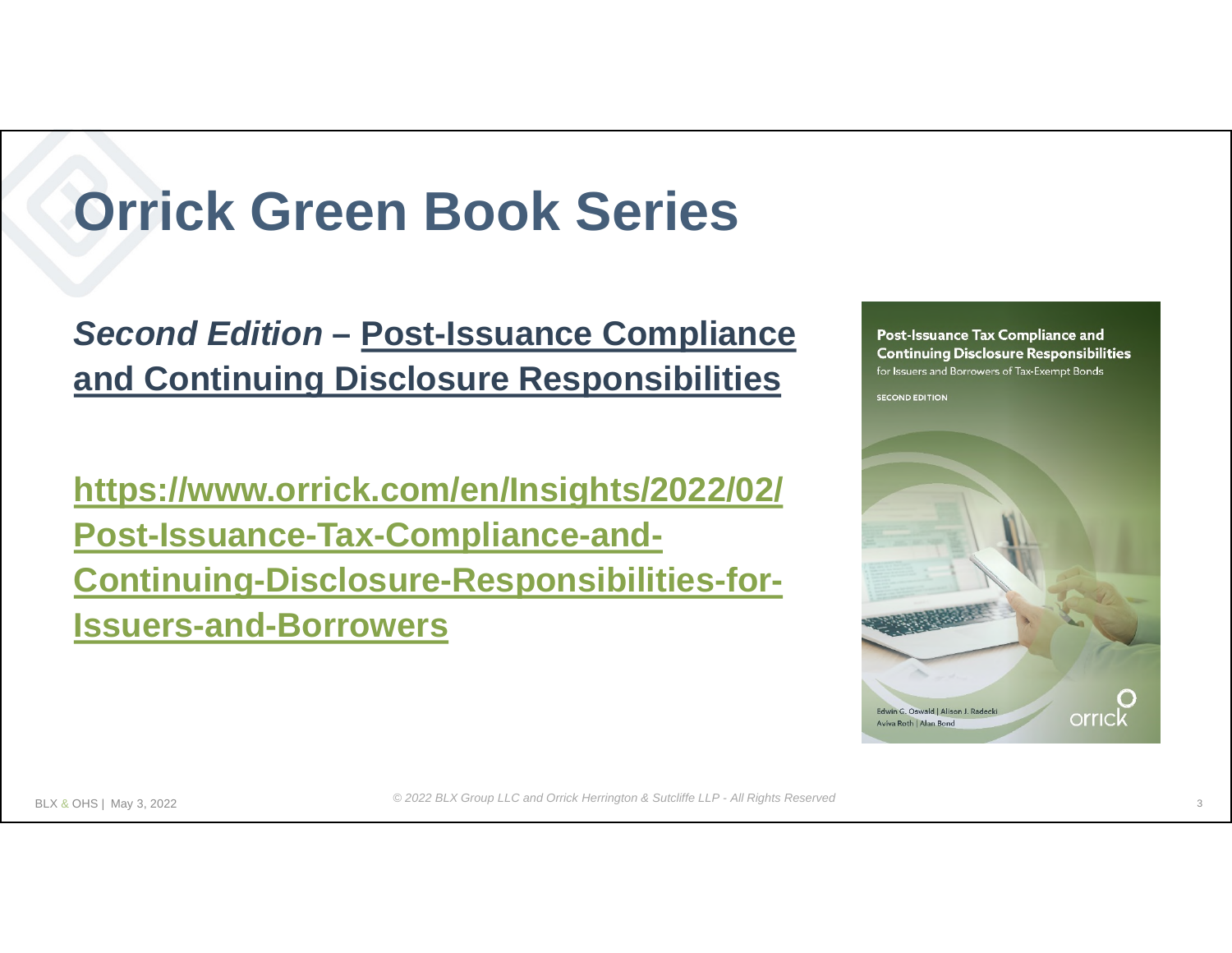# **Discussion Outline**

- **Current Events** 
	- A. The Fed and Rising Interest Rates
	- B. Tax Implications Relating to Discontinuation of LIBOR
	- C. Telephonic Public Approval Hearings Permanently Permitted
	- D. New IRS Information Returns
- II. IRS Enforcement Update
- III. Review of Post-Issuance Compliance Basics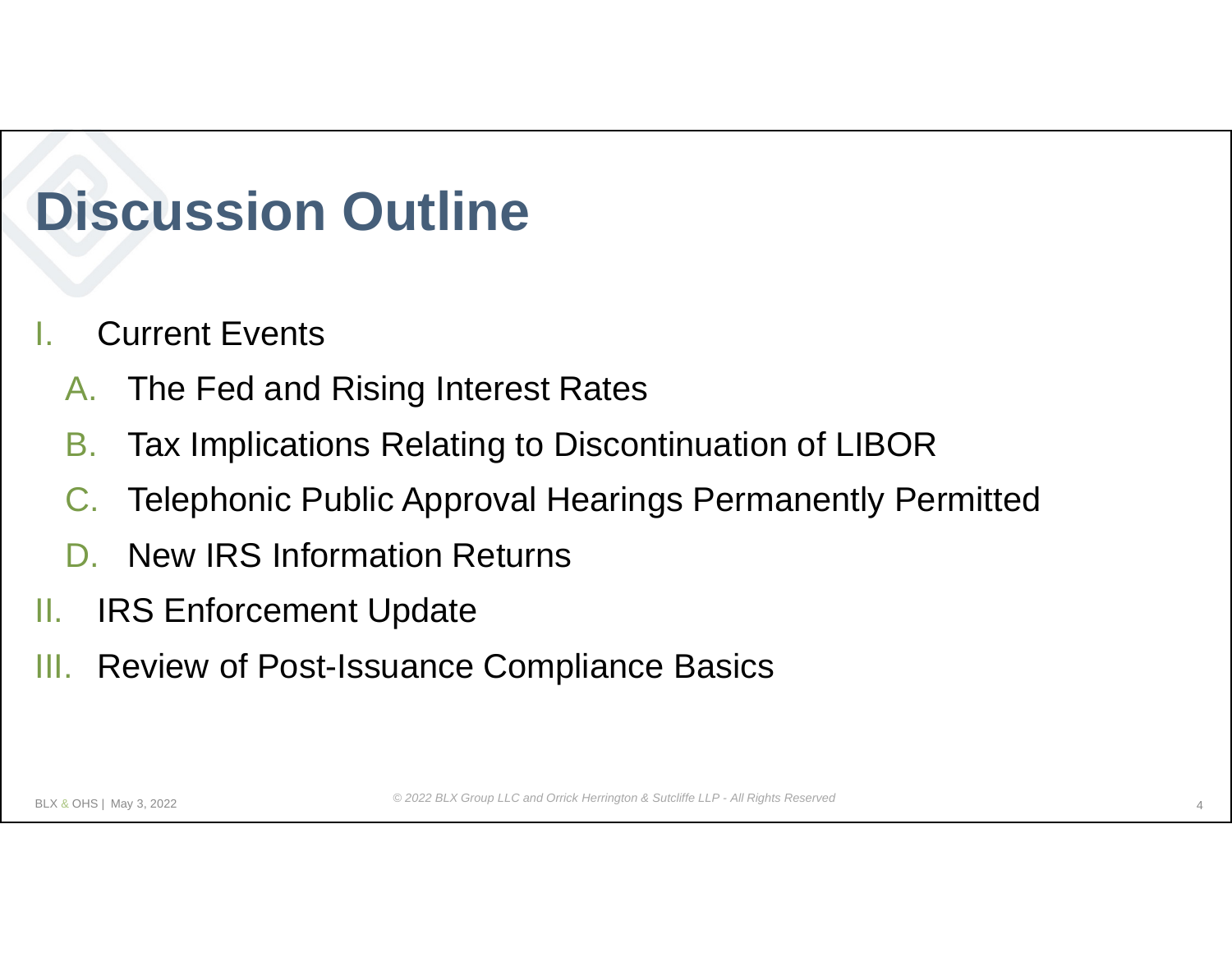# CURRENT EVENTS

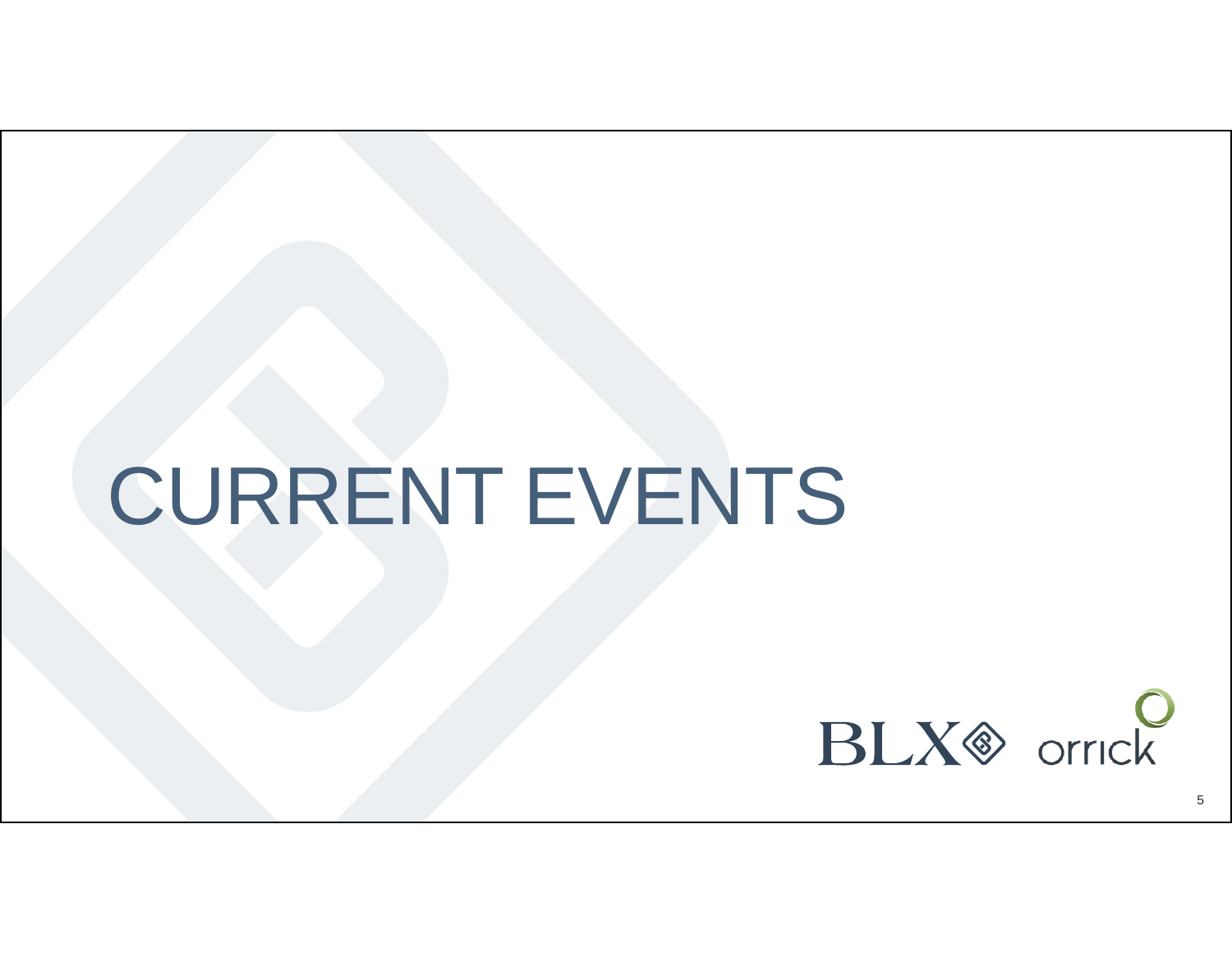#### **On March 16th, the Fed raised interest rates for first time since 2018**

- Benchmark federal-funds rate increased by a quarter percentage point to a range between 0.25% and 0.5% in March
- Market expecting a half percentage point hike at the May 3<sup>rd</sup>/4<sup>th</sup> meeting
- Plans for six more increases this year
- In total, will lift the rate to nearly 2% (or higher) by the end of the year (slightly higher than the level that prevailed before the pandemic, when they slashed rates to near zero) with projections of 2.75% by the end of 2023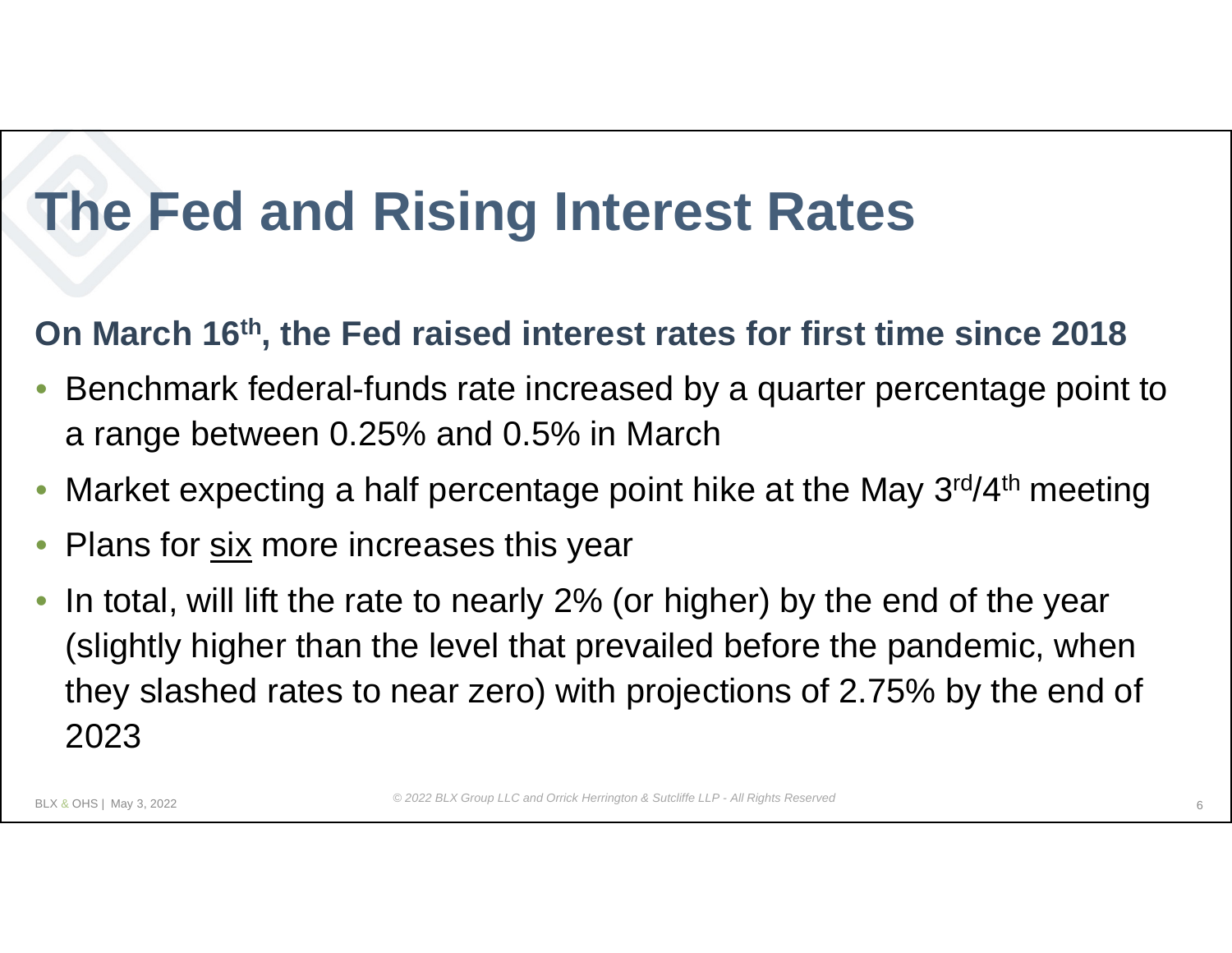- The most aggressive pace in more than 15 years
- Rate hikes intended to slow inflation by  $-$ 
	- Restraining spending
	- Slowing the economy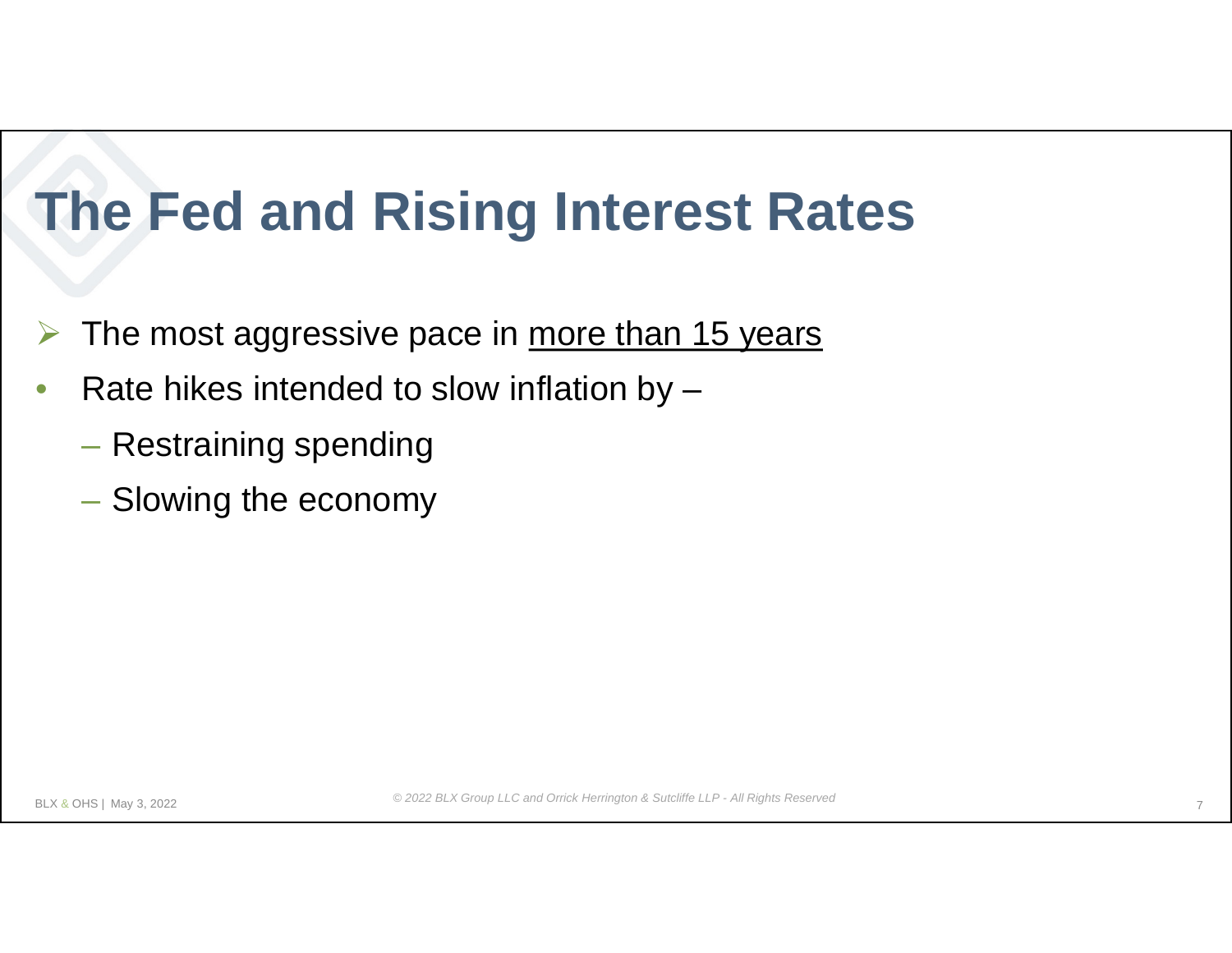#### **Impact on the municipal bond market**

- Bond issuance by state and local governments dropped 8% in the first quarter
- Investors pulling funds from the market large outflows in munis
	- Funds have less money to buy new issuances
- Issuing bonds at a higher rate
- Your project will cost you more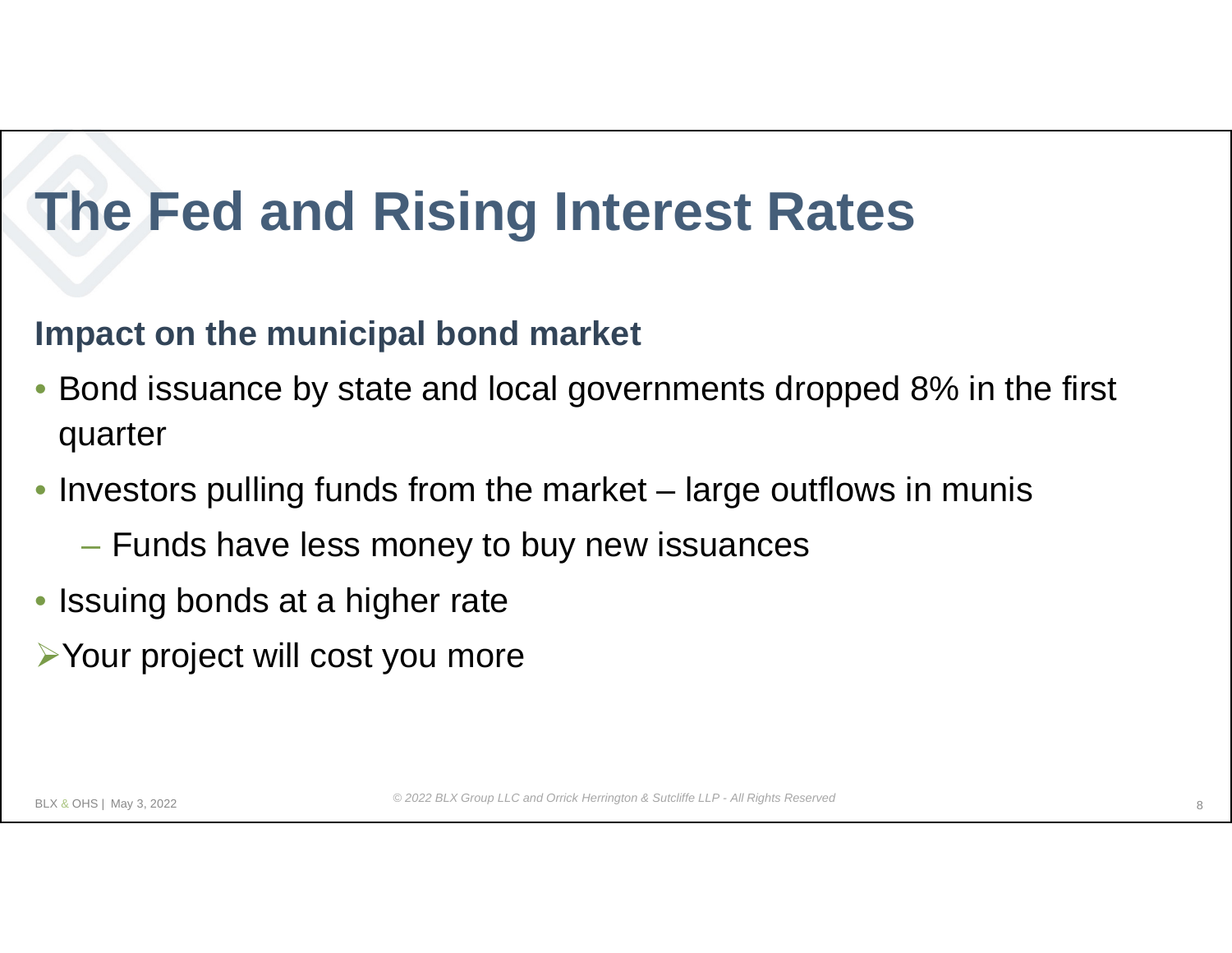#### **Impact on short-term interest rates**

- Short-term Treasury yields are on the rise
	- 04/30/22 2-year Treasury -- 2.72% yield
	- 12/31/21 2-year Treasury -- .74% yield
- Rates on very short-term investments (money market funds, savings accounts) are on the rise but still relatively low overall yields
- Households have funds on hand and may not be investing
- Rates still so low that people may not be motivated to invest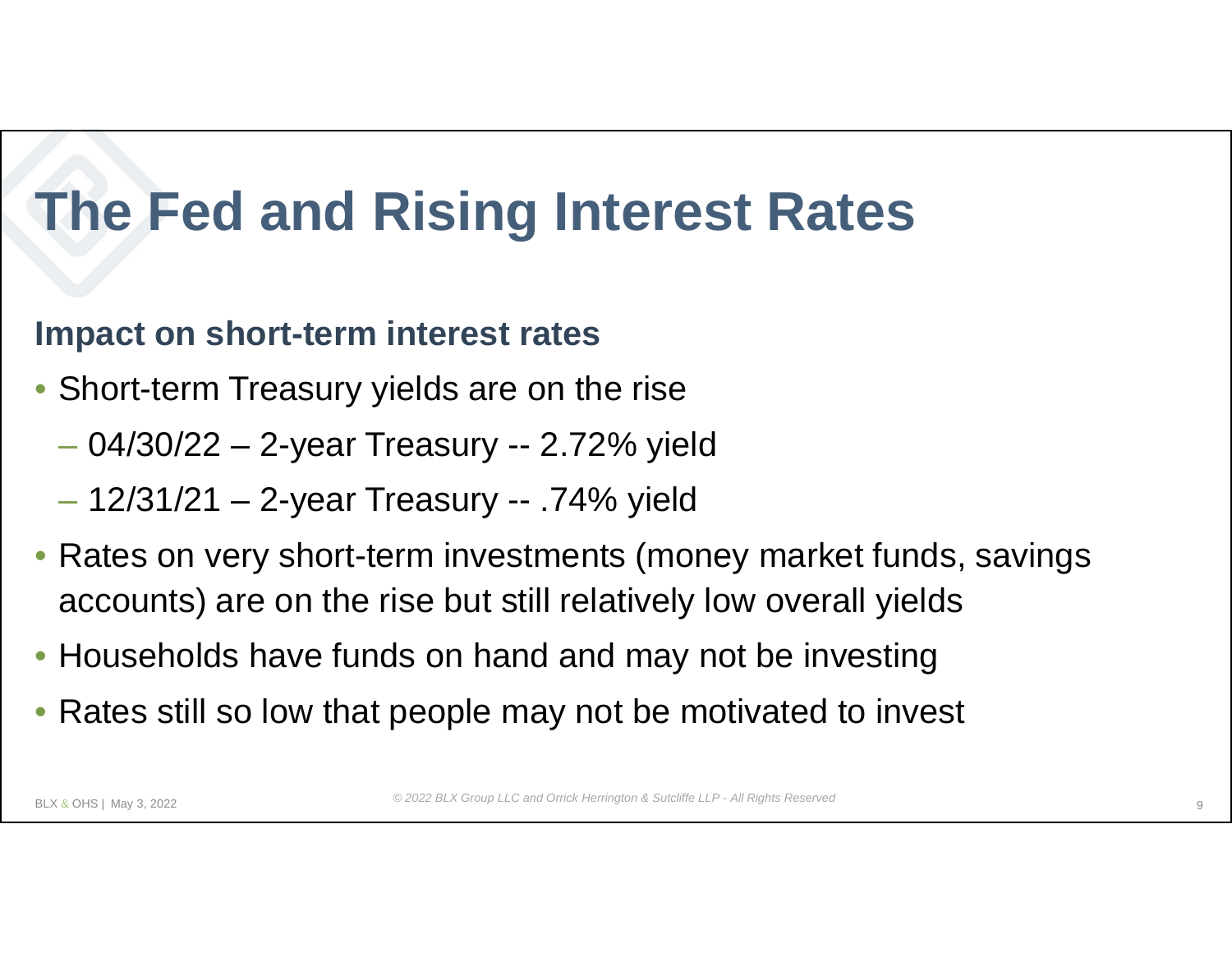# **Short Term Interest Rates: April 2022**

|          | 1 Year<br><b>Treasury</b> | 2 Year<br><b>Treasury</b> | <b>Local Agency</b><br><b>Investment Fund</b><br><b>Monthly Effective Yield</b> | <b>TexPool</b> | <b>Ticker PISXX WF</b><br><b>Allspring Treasury</b><br><b>Money Market Fund</b> |
|----------|---------------------------|---------------------------|---------------------------------------------------------------------------------|----------------|---------------------------------------------------------------------------------|
| 12/31/21 | 0.38%                     | 0.73%                     | 0.20%                                                                           | 0.03%          | 0.01%                                                                           |
| 01/31/22 | 0.78%                     | 1.18%                     | 0.23%                                                                           | 0.05%          | 0.01%                                                                           |
| 02/28/22 | 0.99%                     | 1.43%                     | 0.28%                                                                           | 0.08%          | 0.01%                                                                           |
| 03/31/22 | 1.61%                     | 2.34%                     | 0.37%                                                                           | 0.27%          | 0.14%                                                                           |
| 04/30/22 | 2.07%                     | 2.72%                     | $0.60\%$ *                                                                      | 0.32%          | 0.23%                                                                           |

\* As of 4/27/22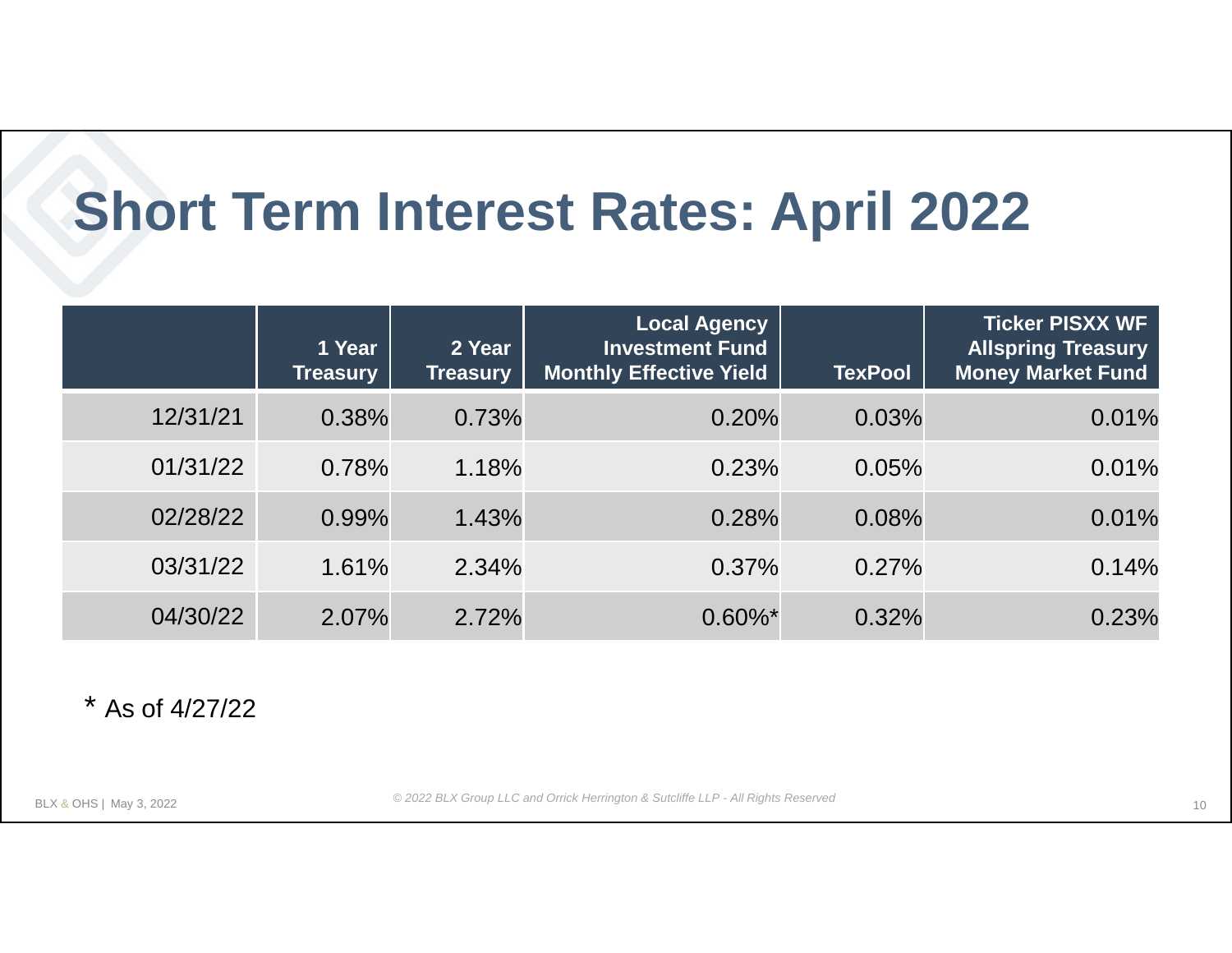#### **What does this mean for arbitrage rebate?**

- Rebate comparison of your bond yield and your investment yield
- As investment rates rise, yields on invested bond proceeds may inch closer to their arbitrage yields
	- Arbitrage yields in recent past have been quite low
	- Possible opportunities to invest bond funds into higher yielding investments
	- Important to stay current with your arbitrage rebate calculations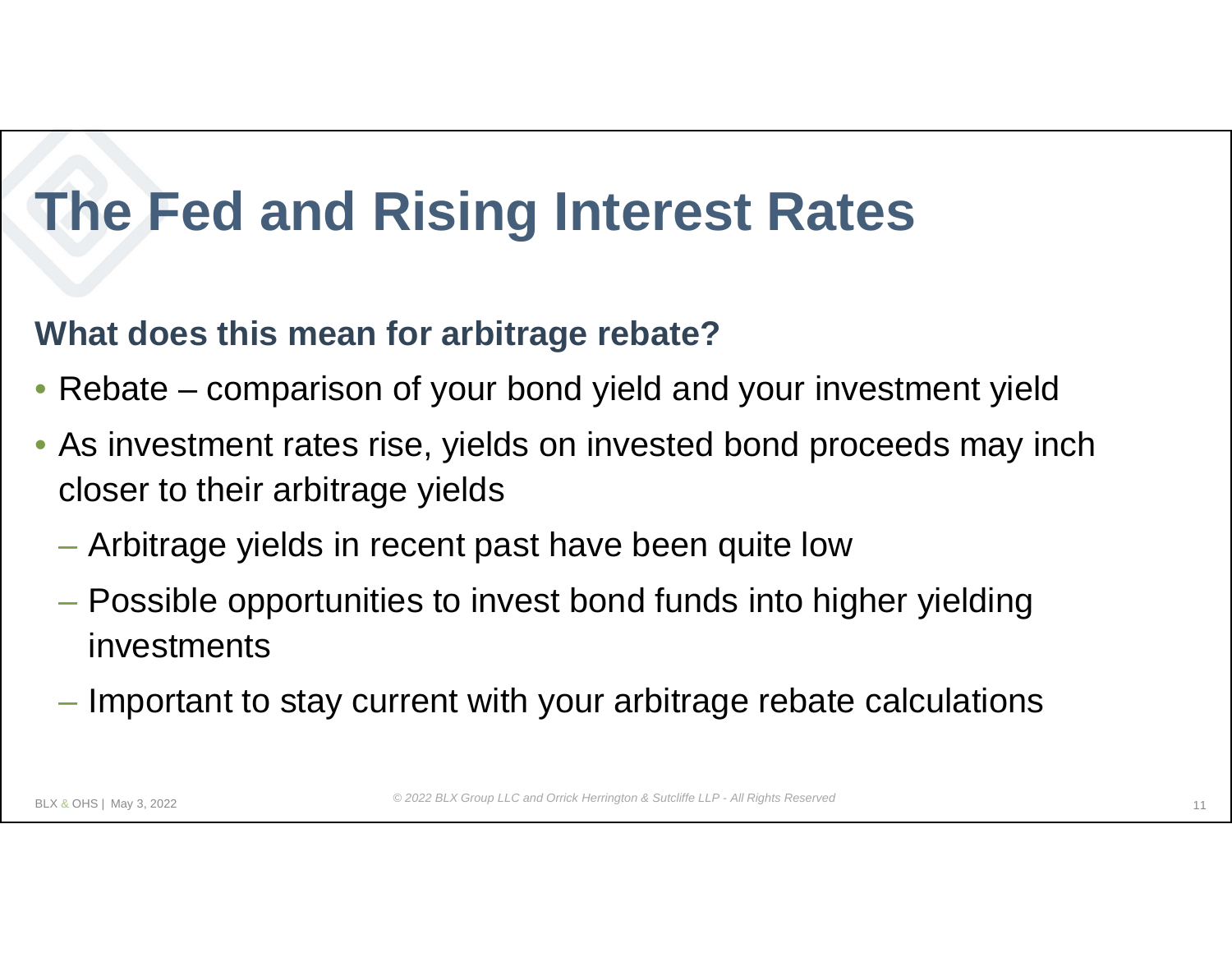- Changes to the terms of a bond may cause a "tax reissuance" (i.e., a new bond issue is deemed issued)
- A tax reissuance is the equivalent of a current refunding
	- $-$  File a new 8038
	- ‒ Rebate if any must be paid
	- ‒ New Tax Certificate
	- New tax opinion
	- ‒ Tax due diligence must be undertaken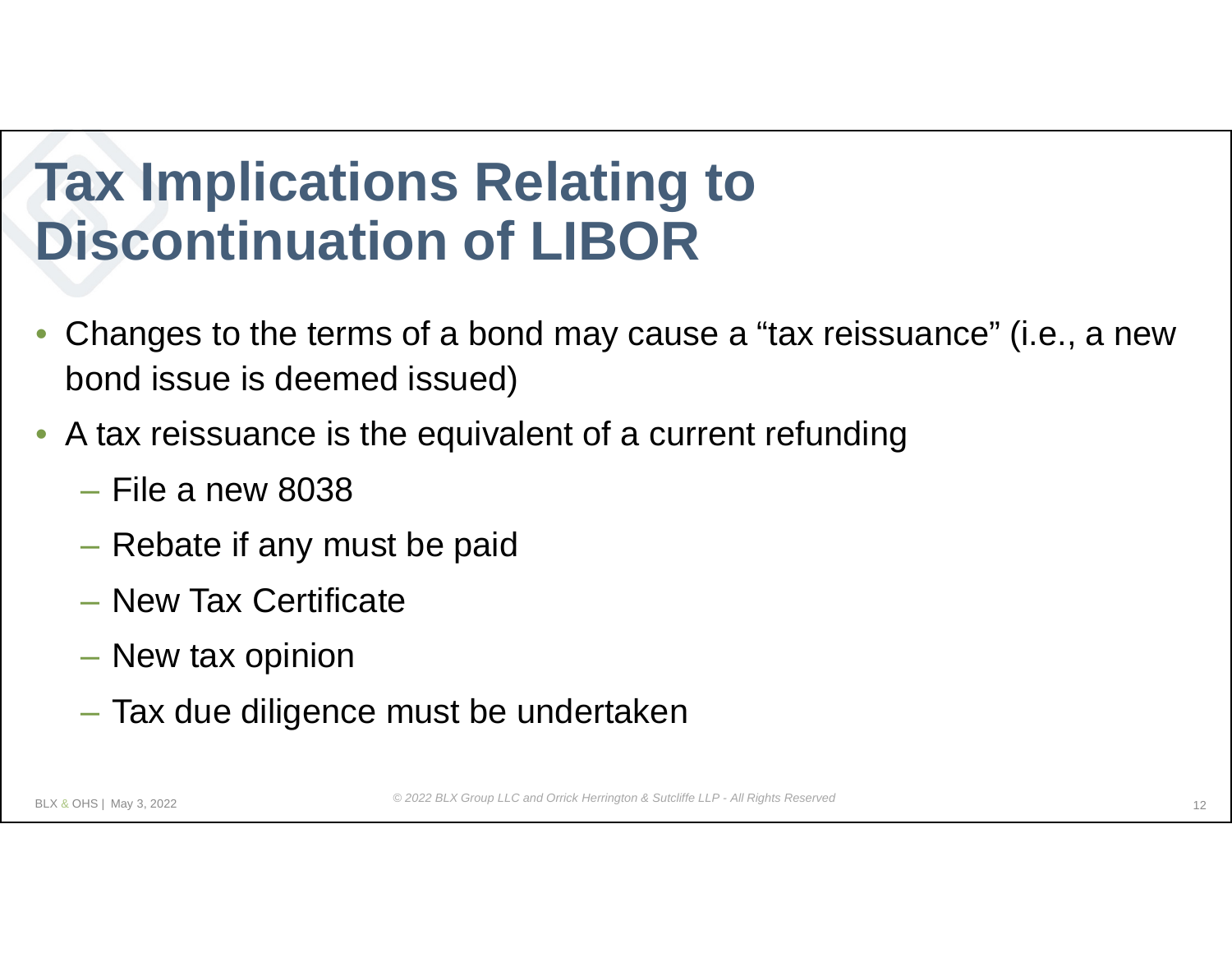- Treasury and IRS issued new final regulations to facilitate the discontinuance of LIBOR
	- ‒ Applies to bonds and derivatives
- Generally, if the change to the bond is a "Covered Modification" the change will not cause a tax reissuance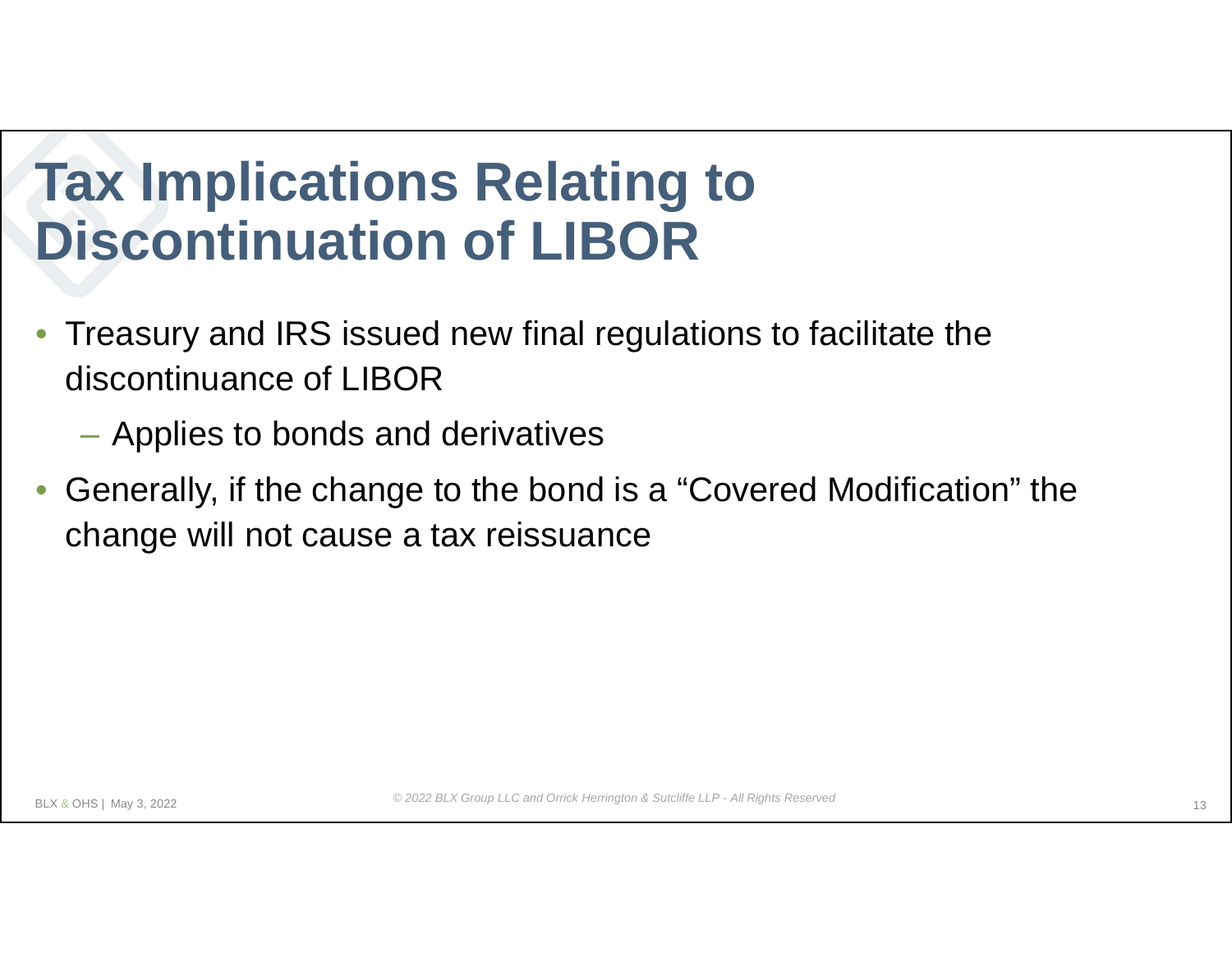- ‒ Examples:
	- the terms of a bond that pays interest at a rate referencing US dollar LIBOR are "modified" to provide that the bond pays interest at "Qualified Rate" referencing SOFR
	- the terms of a bond that pays interest at a rate referencing US dollar LIBOR are "modified" to include a "Qualified Rate" as a fallback rate
	- **the terms of a bond that references a rate referencing US dollar** LIBOR as a fallback rate are "modified" to replace a fallback rate that is a Qualified Rate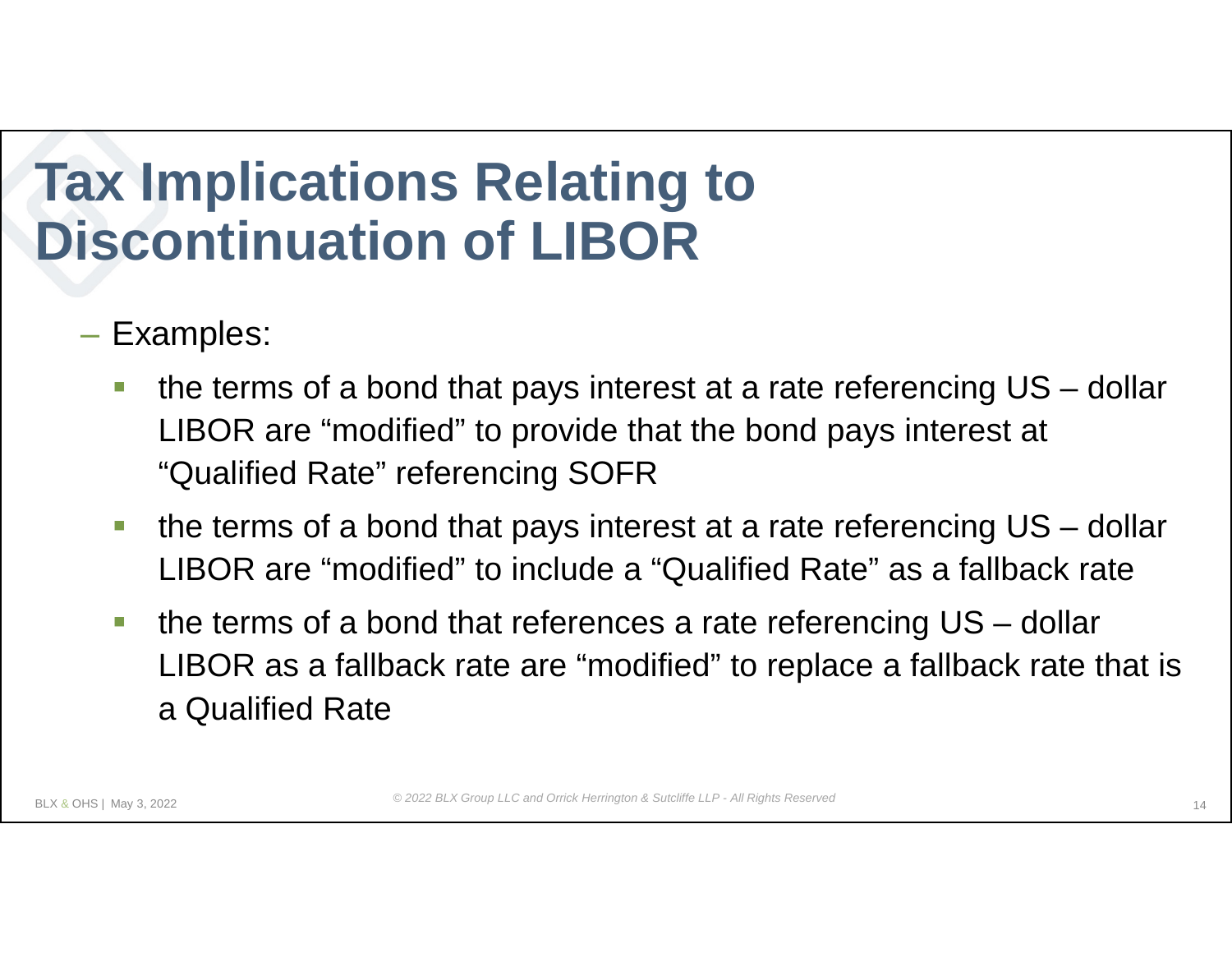- Qualified Rate
	- ‒ Includes SOFR, plus broad language for other rates endorsed by the central bank, reserve bank as a replacement for LIBOR etc.
	- ‒ The regulations are complex and technical; bond counsel are still evaluating certain aspects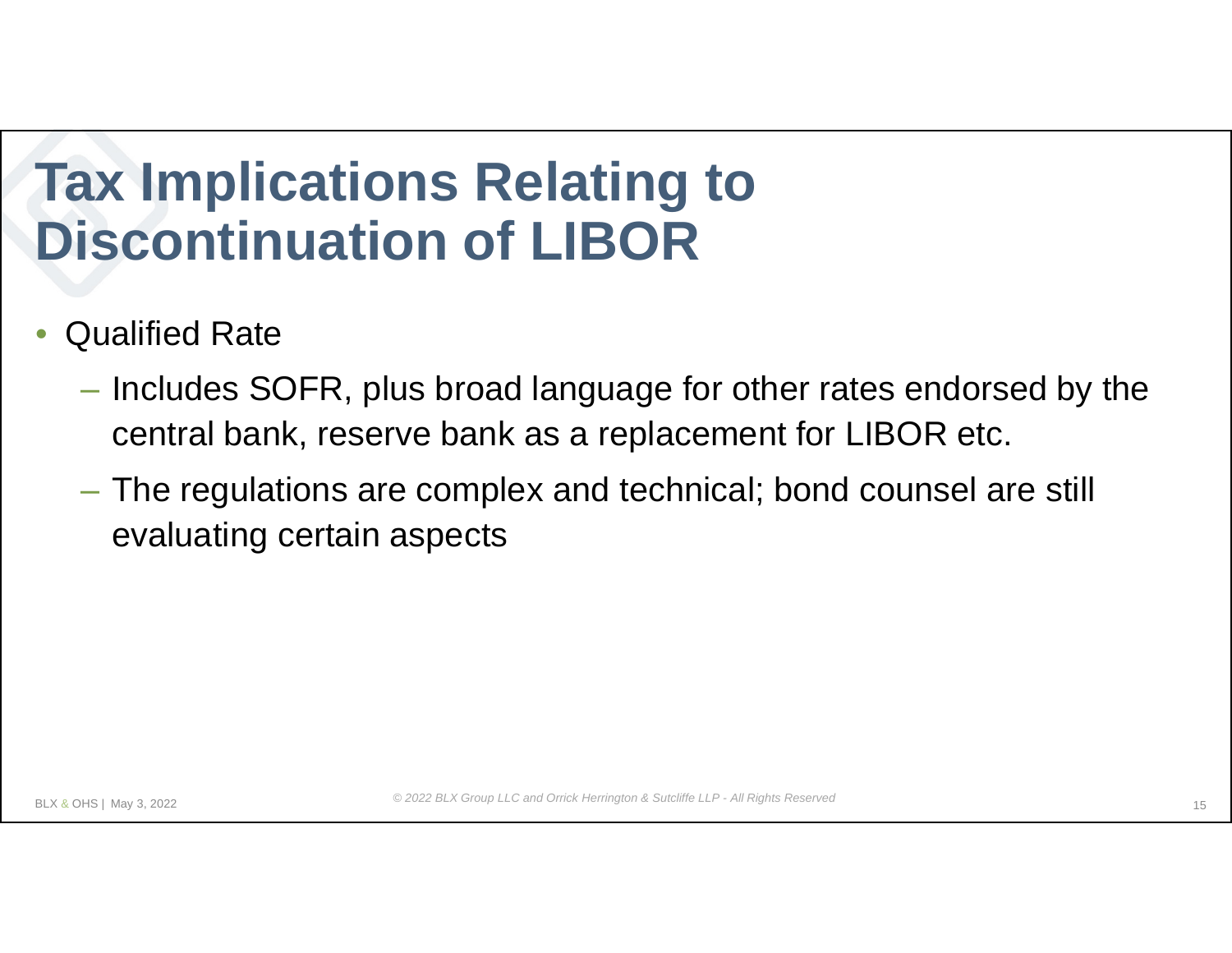### **Telephonic Public Approval Hearings Permanently Permitted**

**For tax-exempt private activity bonds, the Code requires approval of a bond issue through a public hearing following a reasonable public notice**

May 4, 2020, IRS provided temporary guidance regarding the public approval requirement permitting telephonic hearings for purposes of satisfying the public approval requirement – extended several times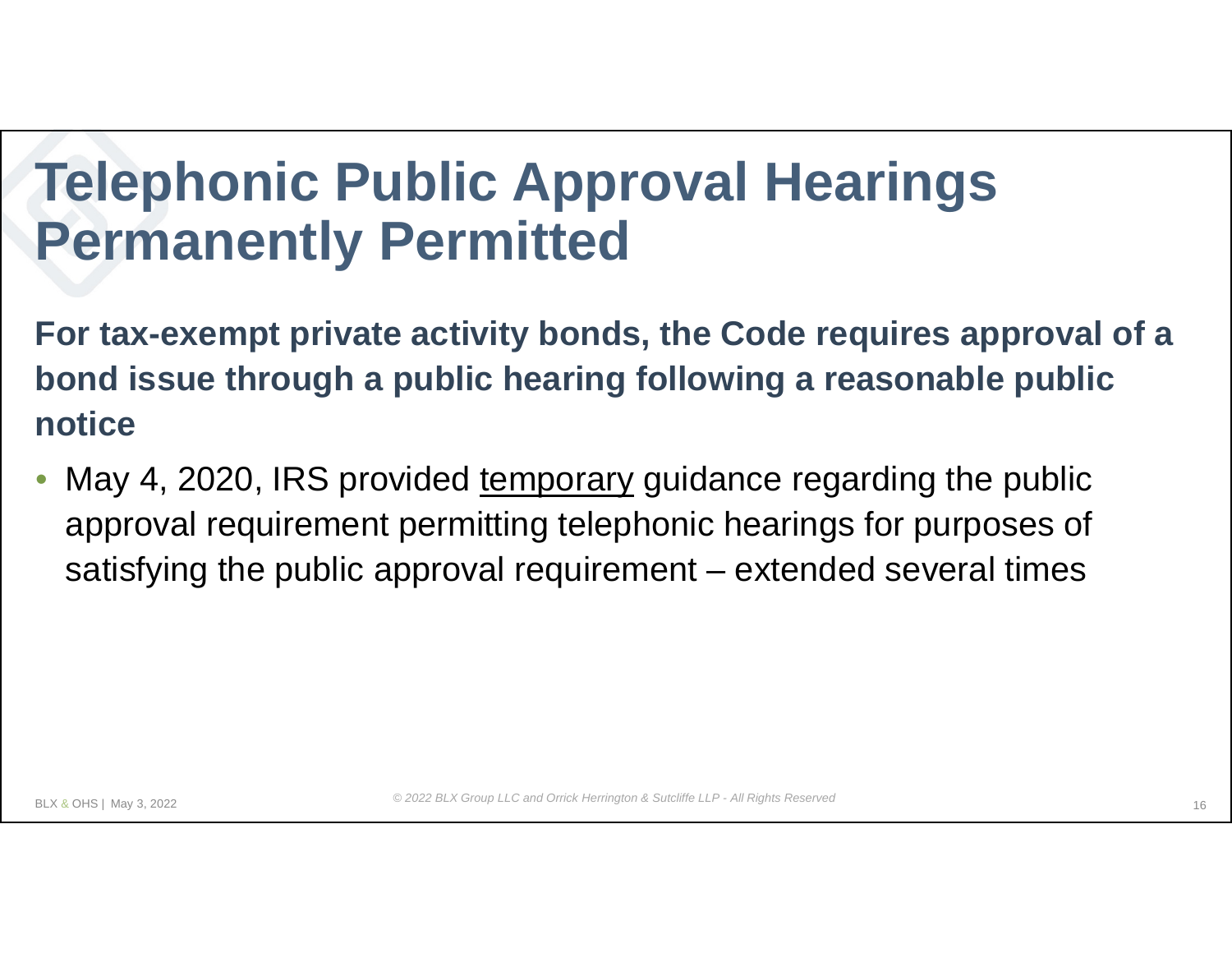### **Telephonic Public Approval Hearings Permanently Permitted**

- Rev Proc 2022-20 -- eliminates the time period limitation on holding public hearings telephonically
	- Applies to public hearings held on or after March 18, 2022
	- Telephonic hearings may be offered, but toll-free number access is required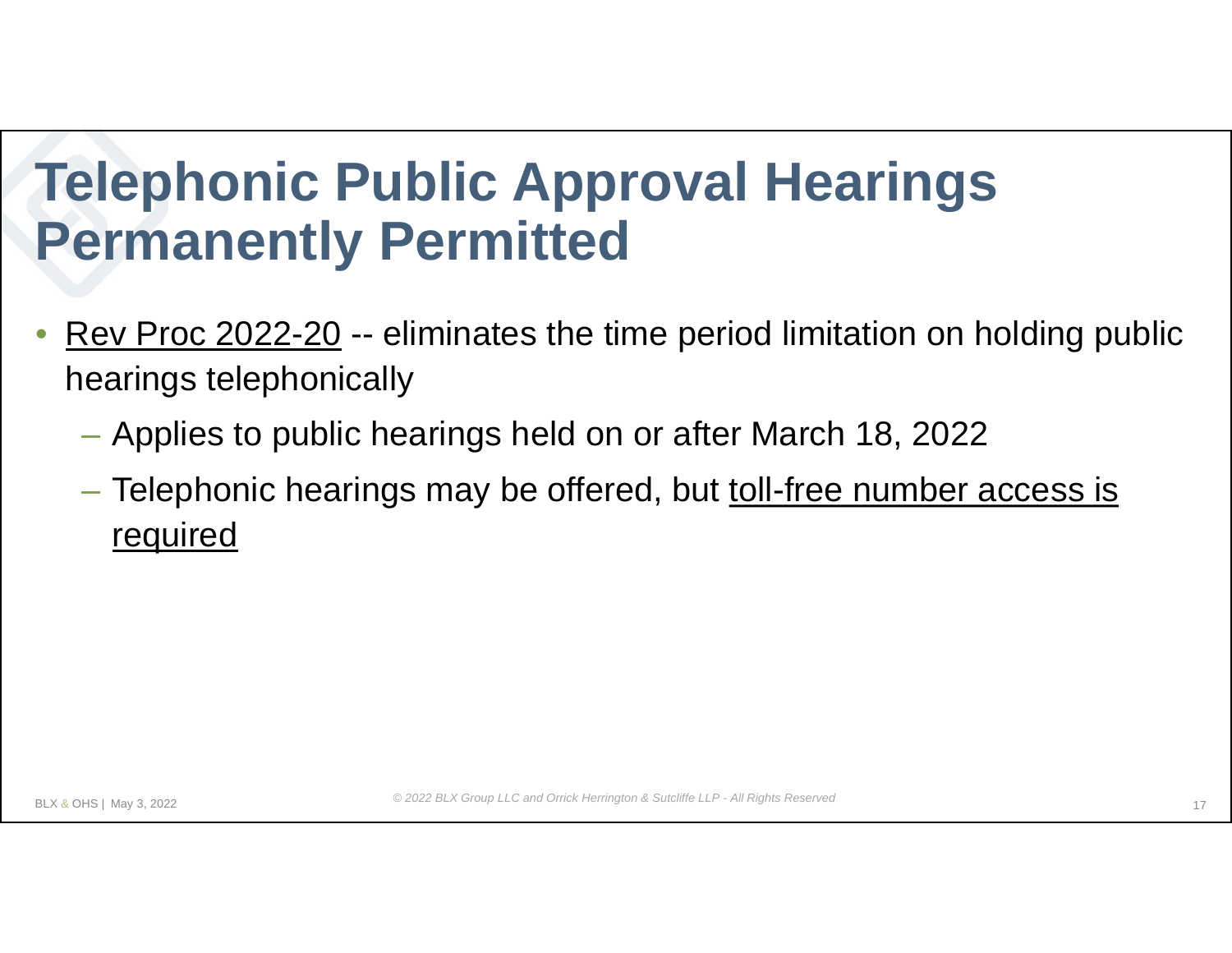# **New IRS Information Returns**

#### **Form 8038 – Tax-Exempt Private Activity Bonds**

• New questions relating to proceeds used for "qualified broadband projects" and "qualified carbon dioxide capture facilities"

#### **Form 8038-CP – Credit Payments to Issuers of Qualified Bonds**

- *Used by issuers to claim direct pay bond credit payments (BABs, RZEDBs, NCREBs, QECBs, QZABs, and QSCBs)*
- Revised to facilitate mandatory electronic filing starting later in 2022
- New schedule attachment for several of the types of qualified bonds
- Issuer assigned report number needs to be included with each filing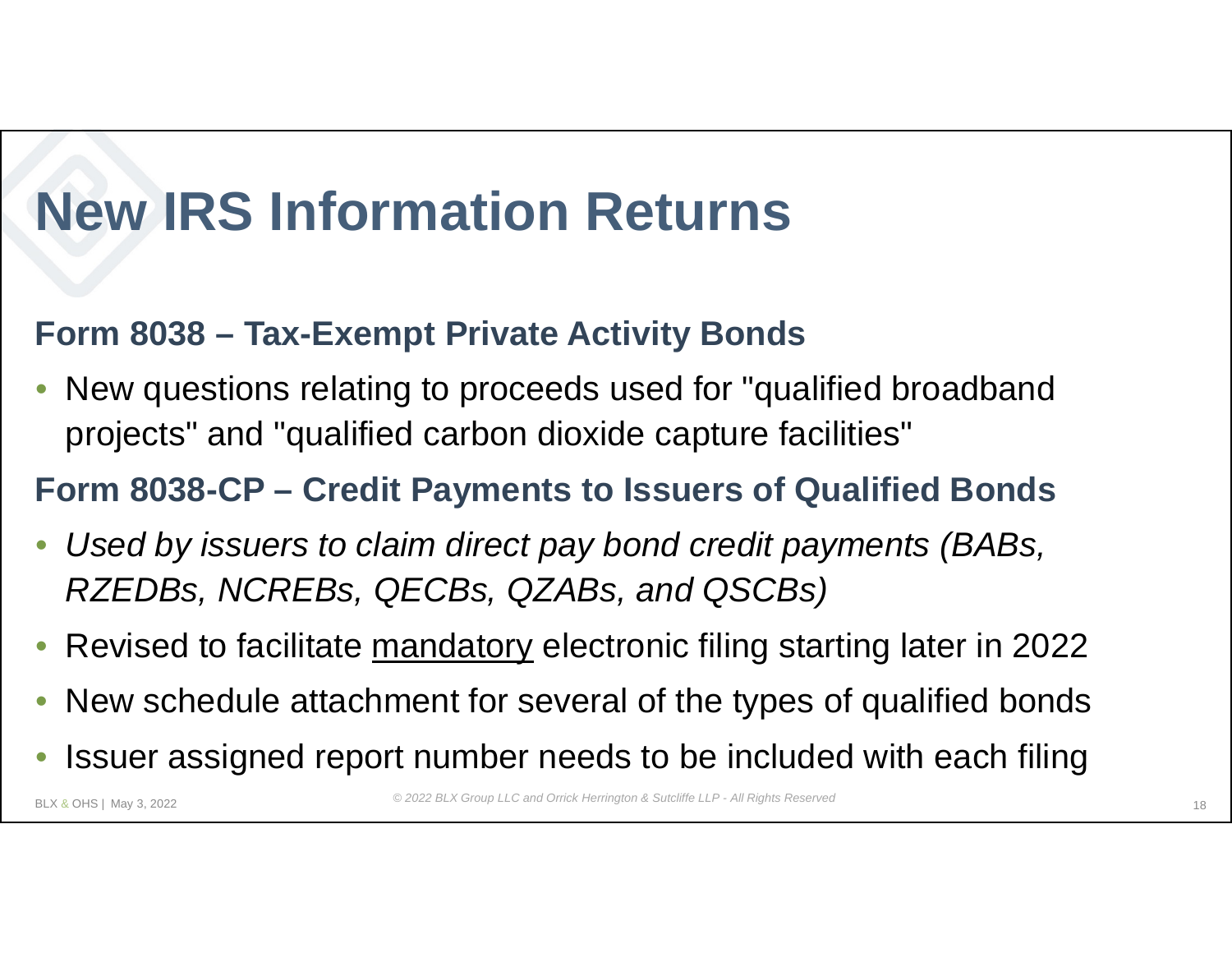# IRS ENFORCEMENT UPDATE



19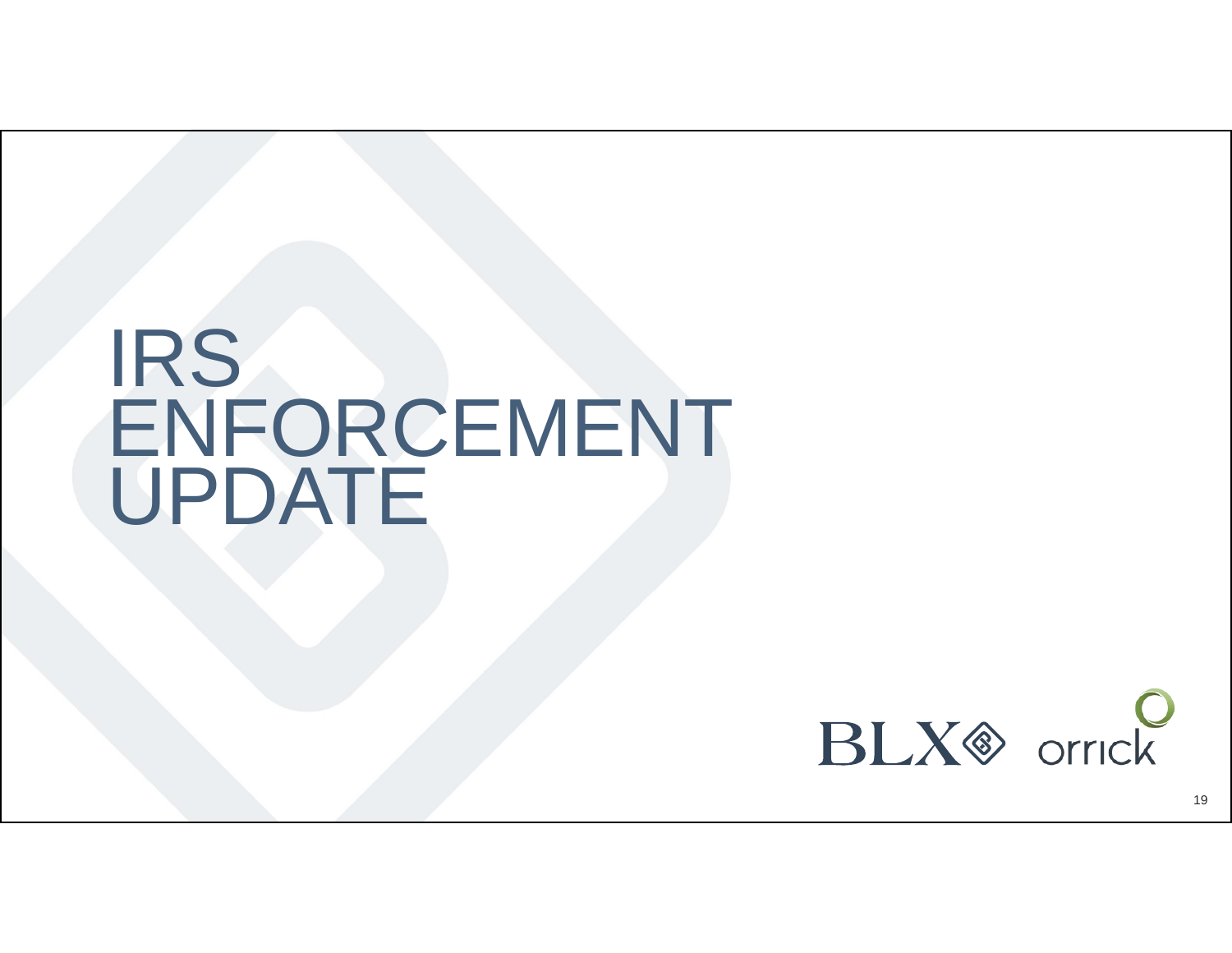#### **IRS Enforcement Trend**

- Fewer total audits
	- ‒ 2020 and 2021 -- even fewer due to COVID-19
- Historically 300 to 400 issues being audited at any time
- More targeted audits / less "random" audits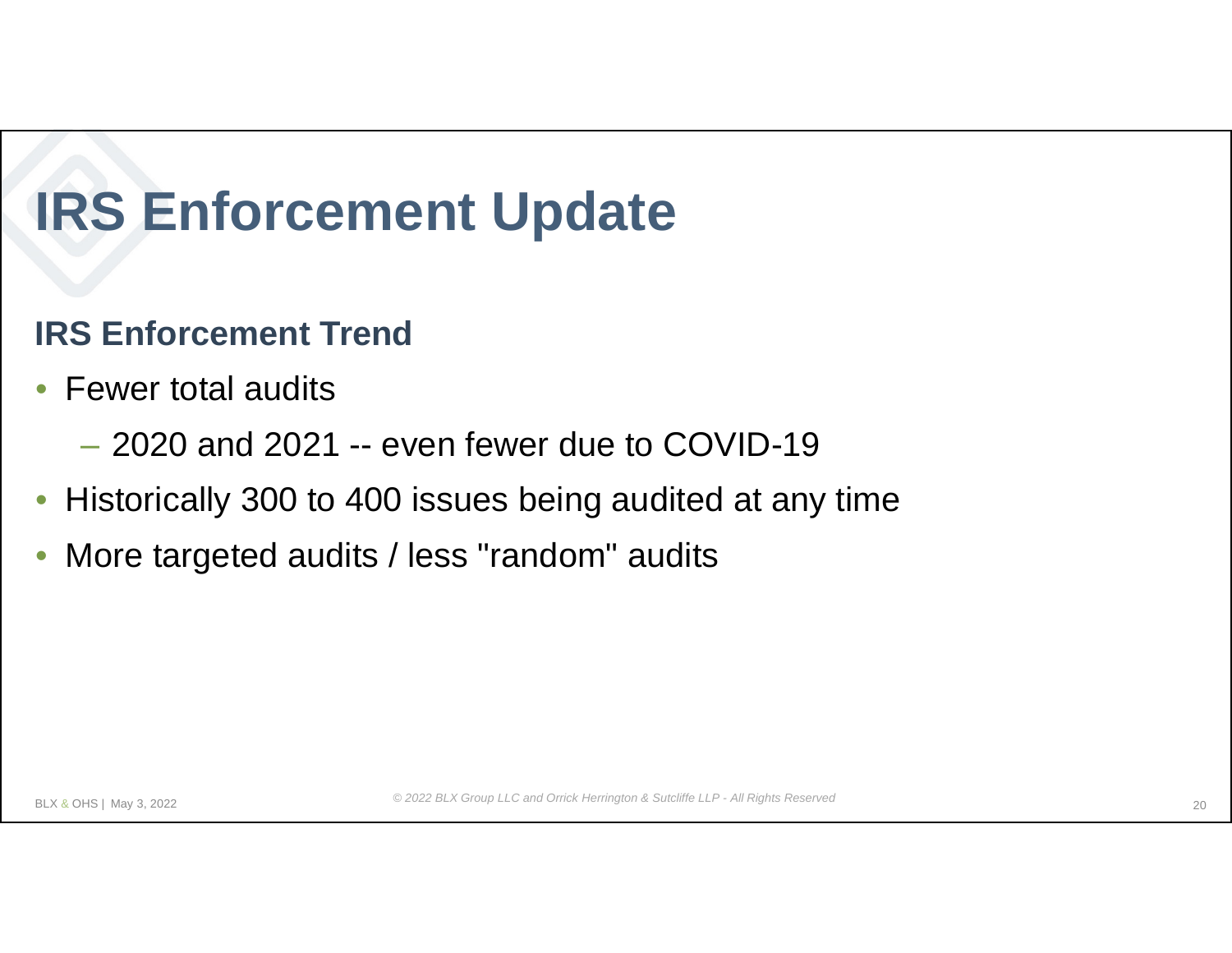- The IRS is hiring
	- 2021 132 new revenue agent positions
- Budget increases
	- $-2021 10\% =$  additional \$1.2 billion
	- $-2022 6% =$  additional \$675 million
- Upgrading business systems
- Investing in technology
- *Increasing their enforcement capabilities*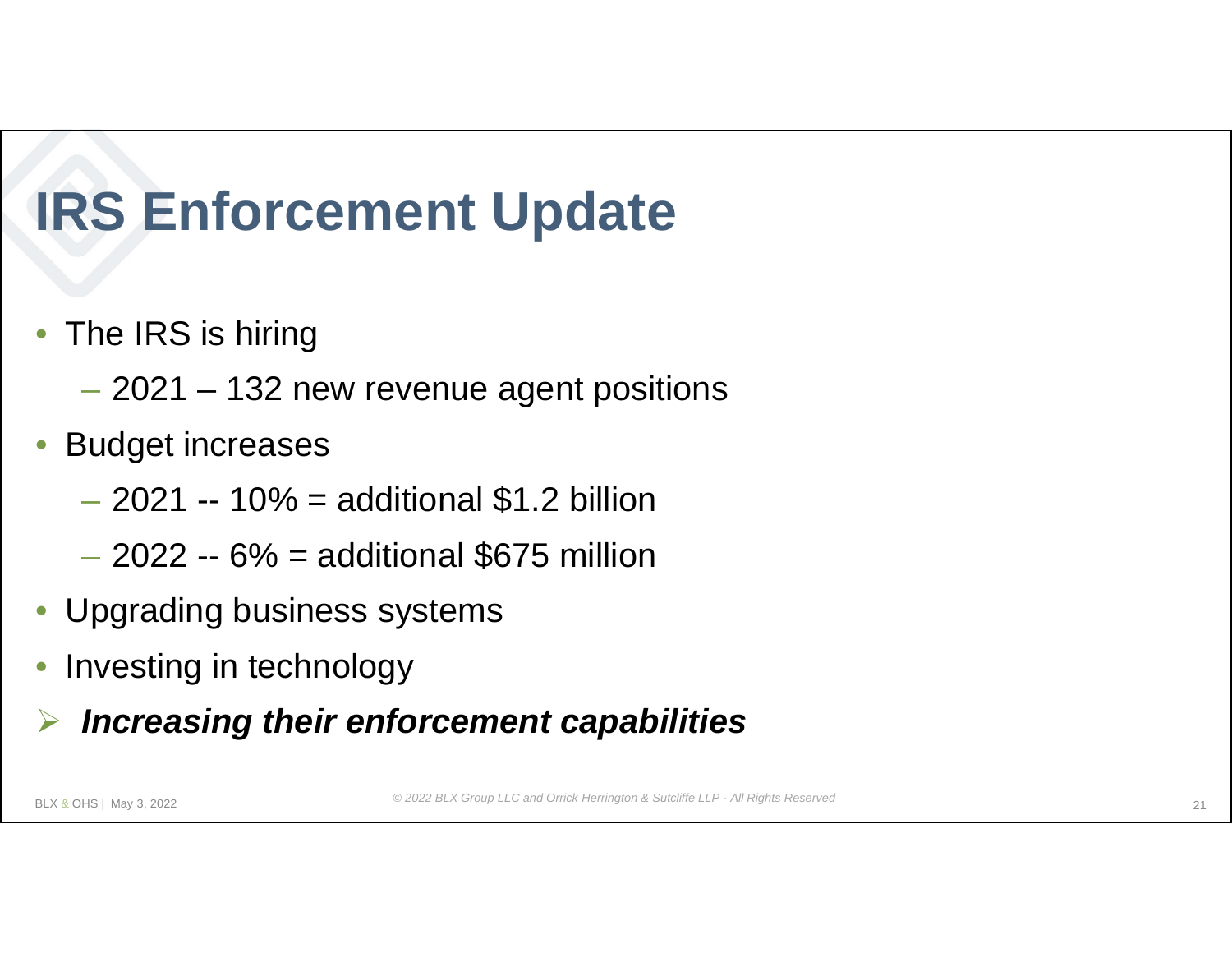- Market Segment Identification for Examination
	- Data driven approaches (reduces the IRS's subjective decisions in deciding who should be selected for audit)
	- Yield restrictions on Form 8038-G (governmental bonds)
- Continuation of FY20 Bond Audit Targets
	- Public Safety Bonds: private management contracts for prisons
	- Variable Rate Bonds: rebate and arbitrage restriction
	- Tax Credit Bonds: overfunding of sinking funds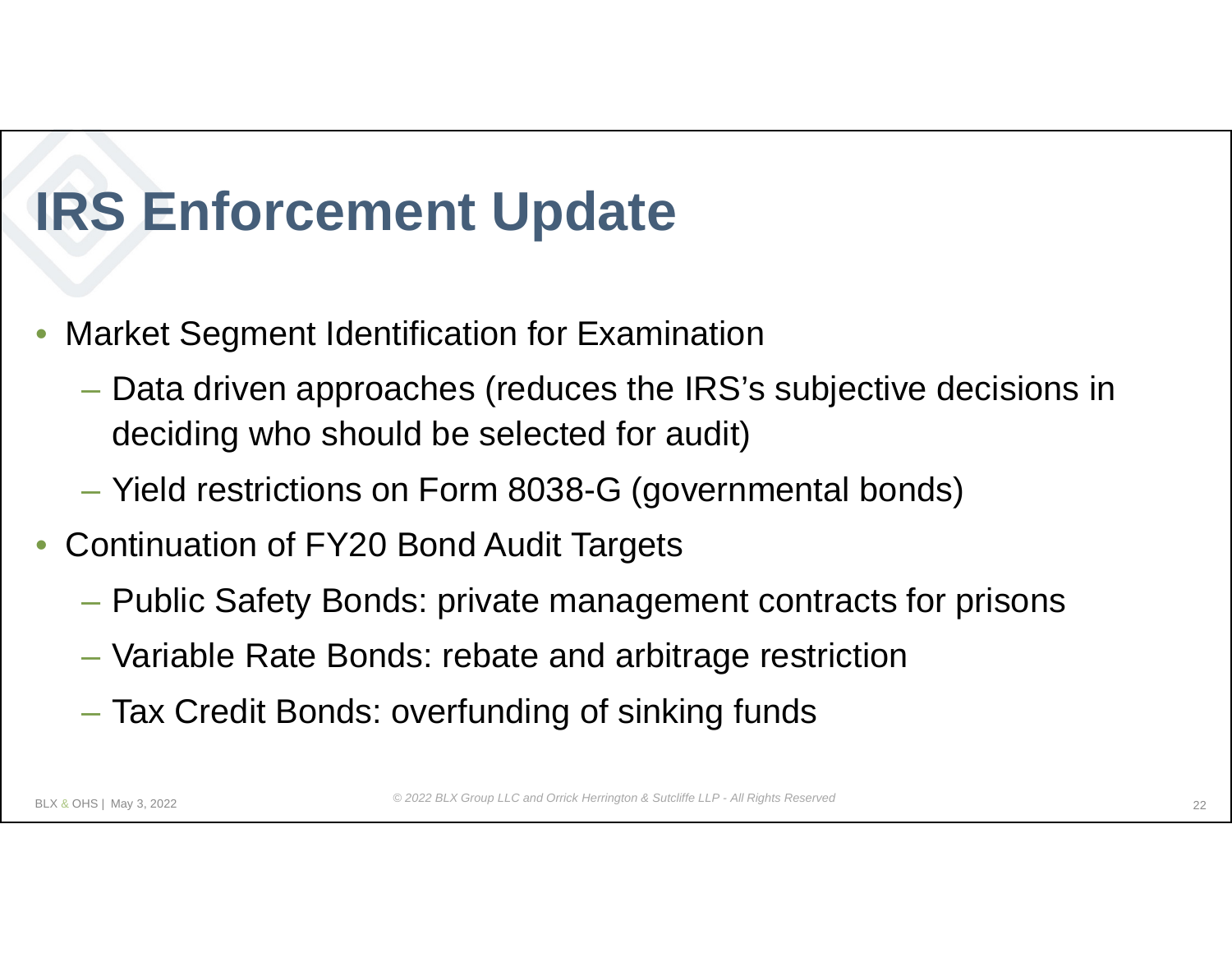- New 2022  $n$ ew examination program for examining compliance with tax law requirements applicable to tax-exempt bonds issued by Indian Tribes
	- New area of focus and represents an opportunity for the IRS to learn about the special tax rules that apply
	- Randomly selected 50 bond issues for examination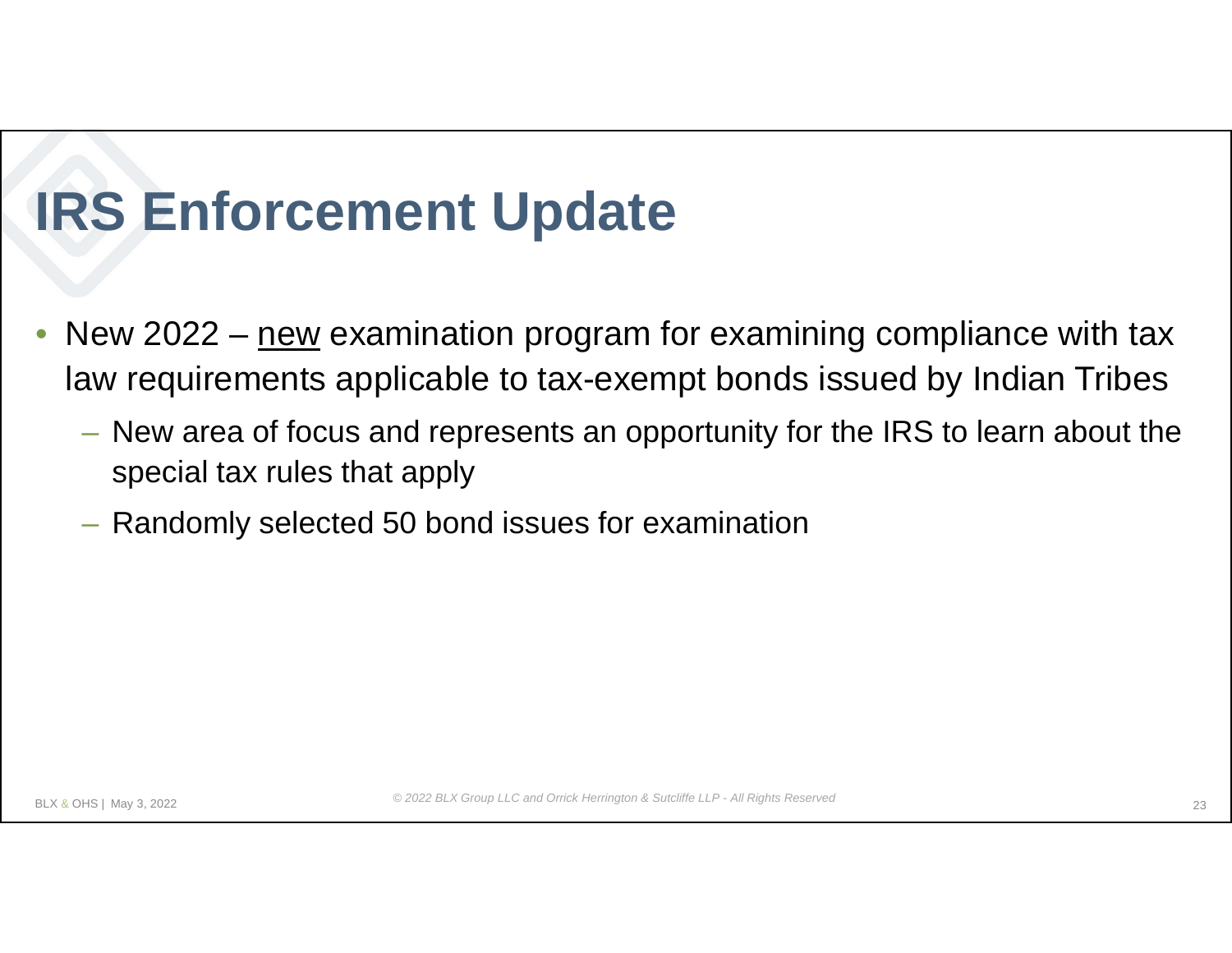**2021 Accomplishments Letter: enhanced our data collection and analysis capabilities that will provide for better return selection for examination and focused outreach efforts**

**Information about tax-advantaged bonds, including tax-exempt, tax credit and direct pay bonds:**

https://www.irs.gov/tax-exempt-bonds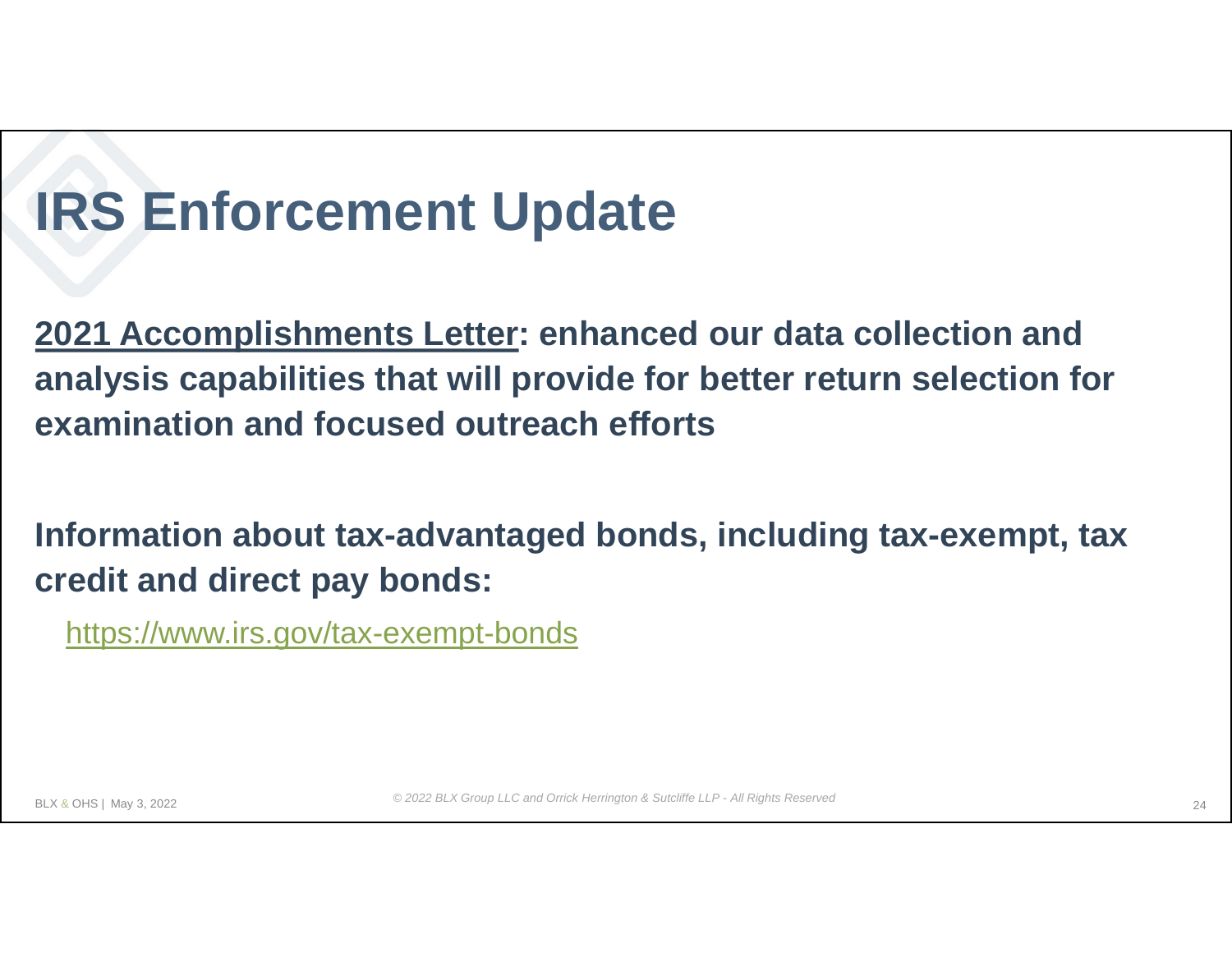- Recent Comprehensive First IDR Request:
	- Reimbursement and expenditure of bond proceeds—including amounts paid, dated paid, accounts, payees, purpose of expenditure
	- All leases, management and research contracts
		- Compliance with Rev Proc 2017-13 and Rev Proc 2007-47
	- Calculation of % of Private Business Use/Unrelated Business Use
	- Latest rebate report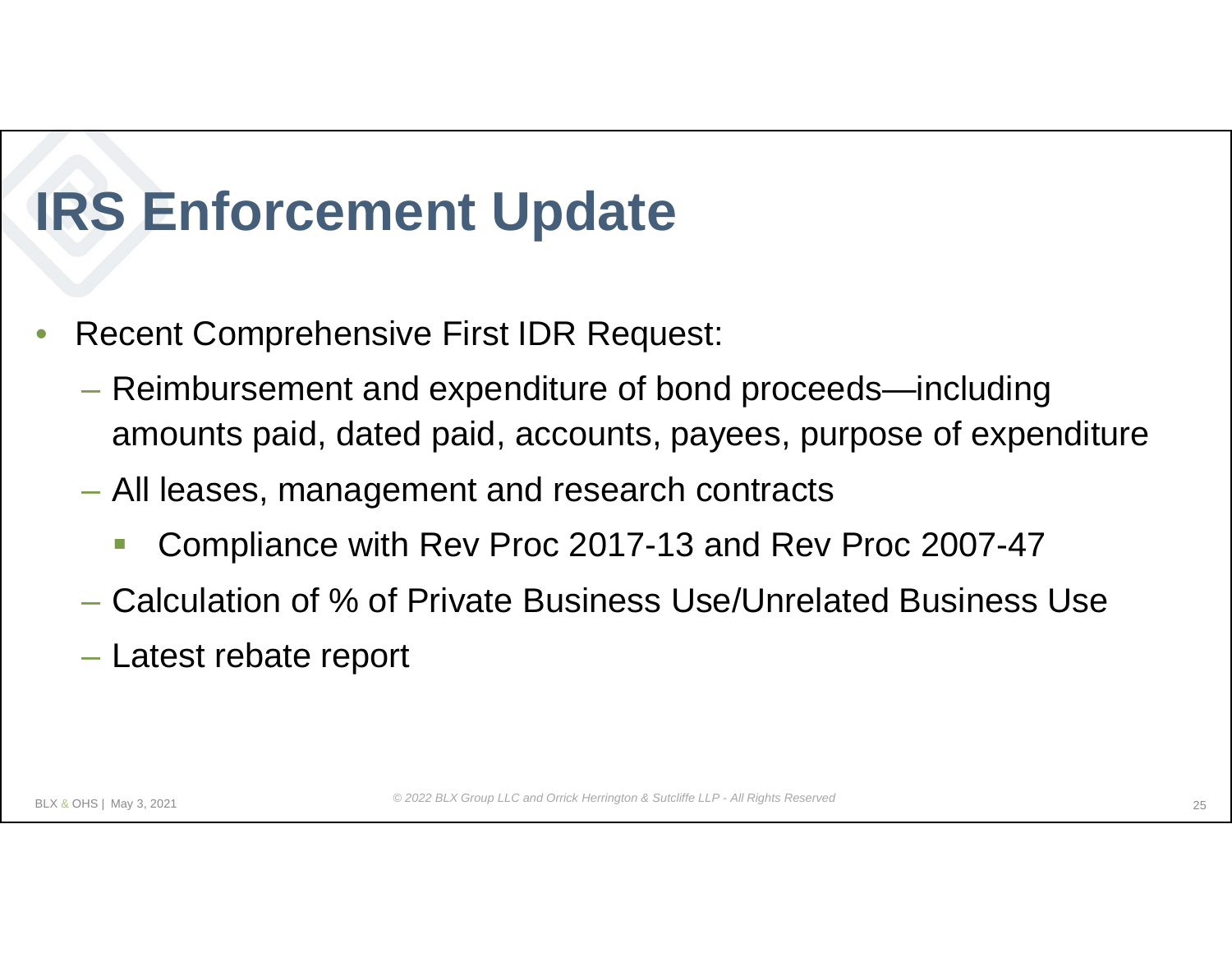# REVIEW OF PIC BASICS



26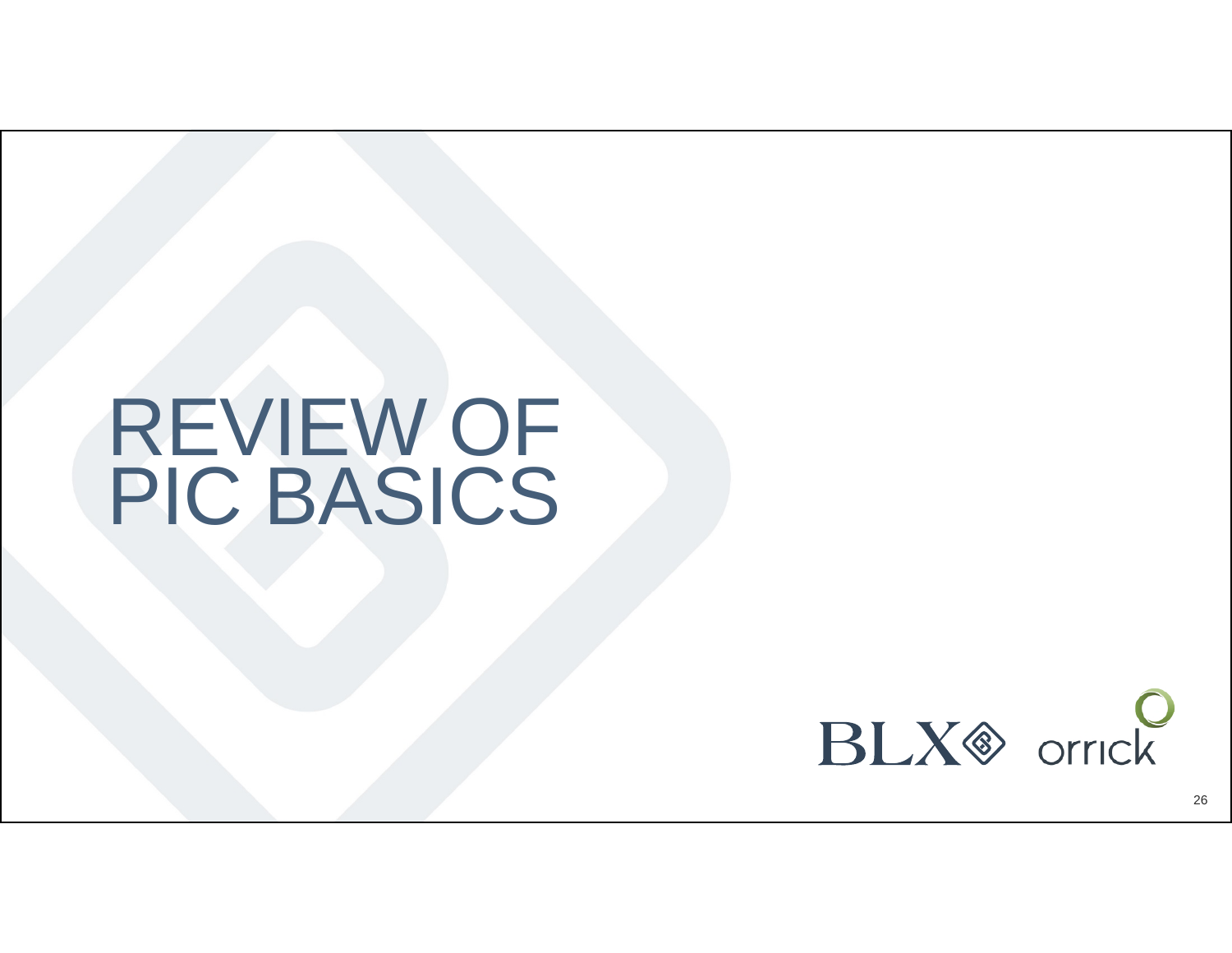**In general, post-issuance tax compliance related to tax-exempt debt involves 2 main components –**

- Tracking your bond proceeds (arbitrage rebate compliance)
- Tracking your bond-financed assets or projects (private business use compliance)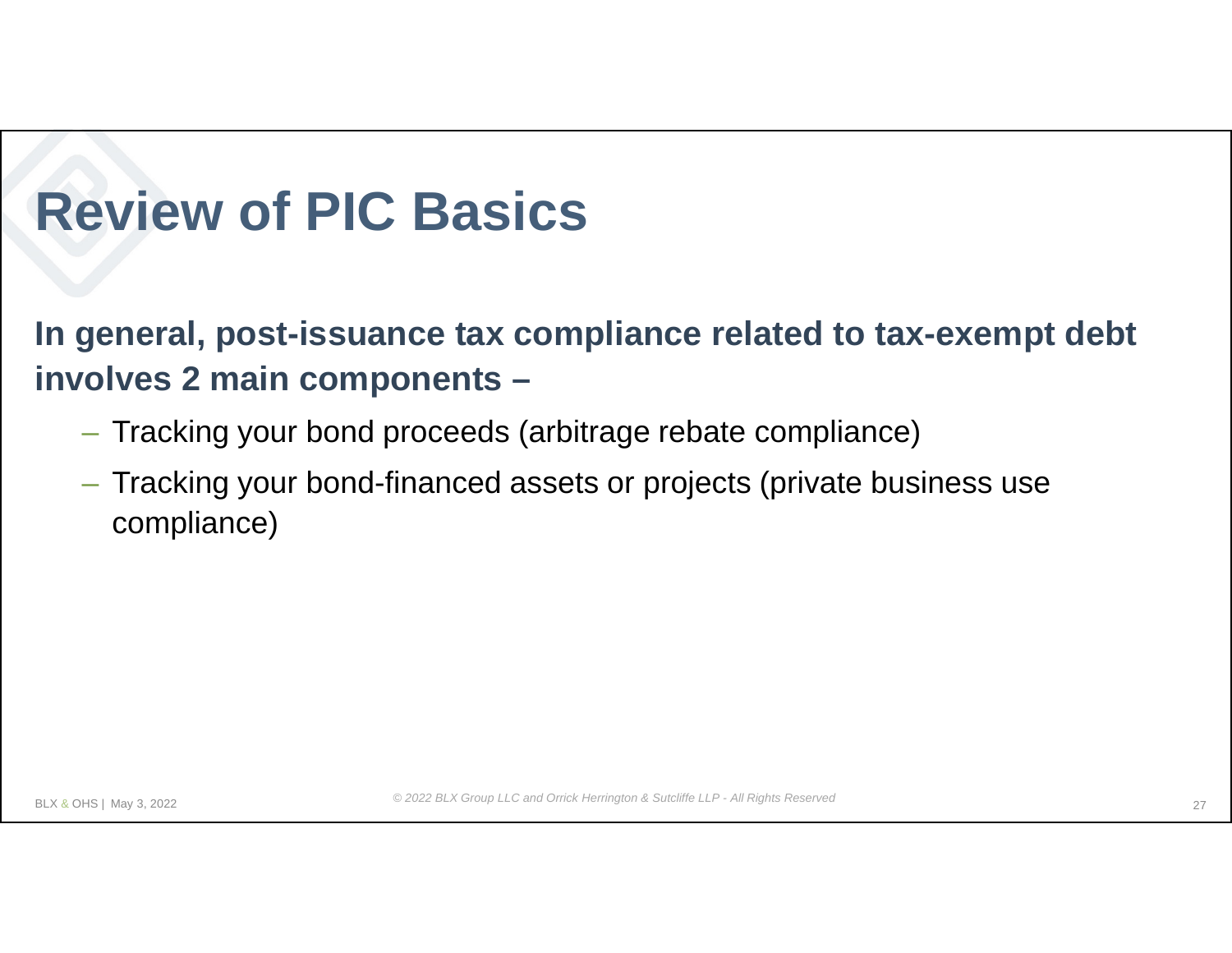- Arbitrage rebate compliance
	- Know how your proceeds are invested (rising interest rates!!)
	- Know your bond year and filing dates (5 yr, 10 yr, etc.)
	- Know your arbitrage yield
	- Know your temporary periods
	- Know your transferred proceeds rules
	- Know your record retention requirements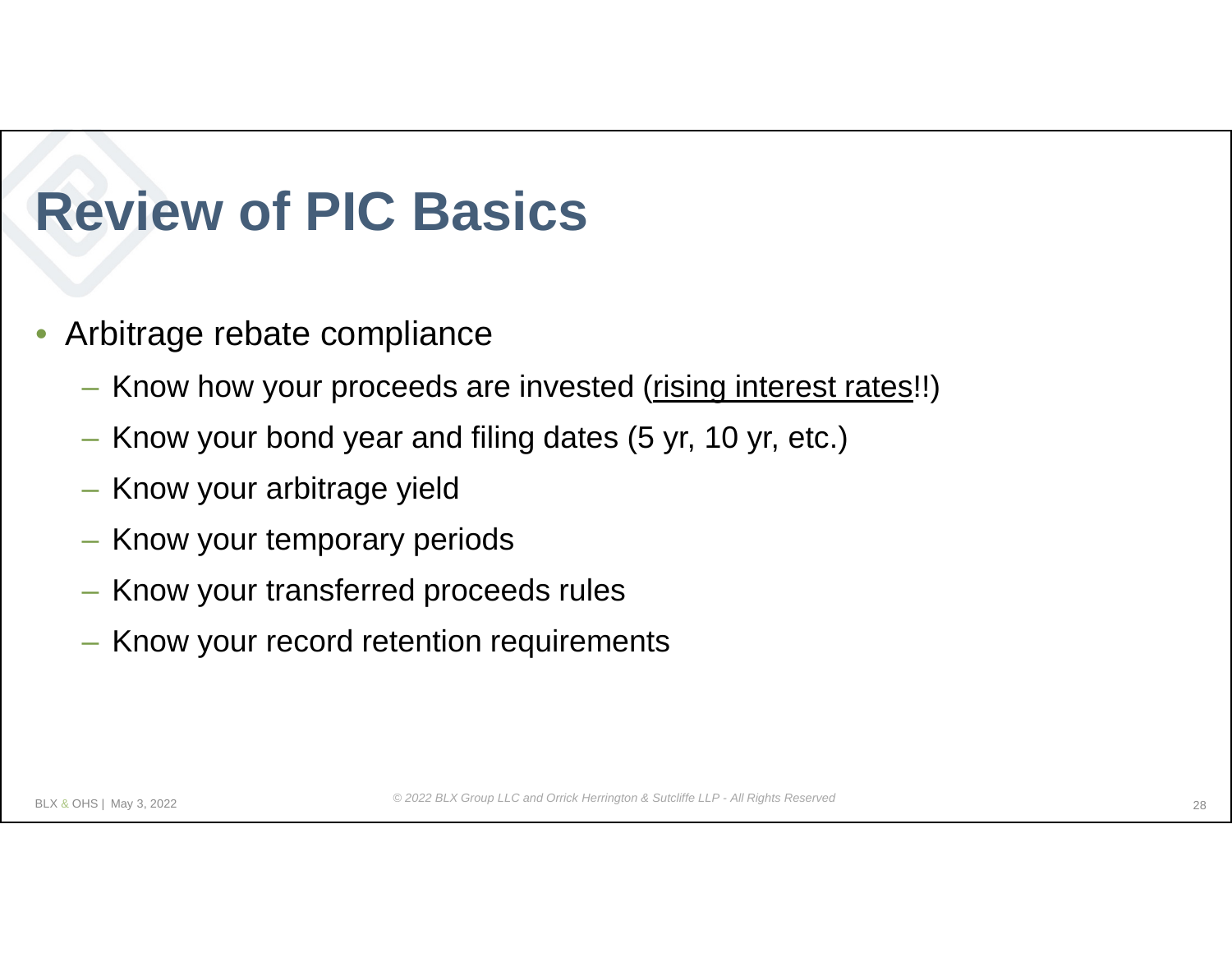- Private business use compliance
	- Know your bond-financed assets (by location/address)
	- Know your "other proceeds" equity, taxable proceeds
	- Know your pbu limits (5%, 10%, or \$15M)
	- Know your COI funding
	- Know who is using your facilities
		- Short-term use
		- Long-term use
		- Indirect use (central utility plants, sponsored research)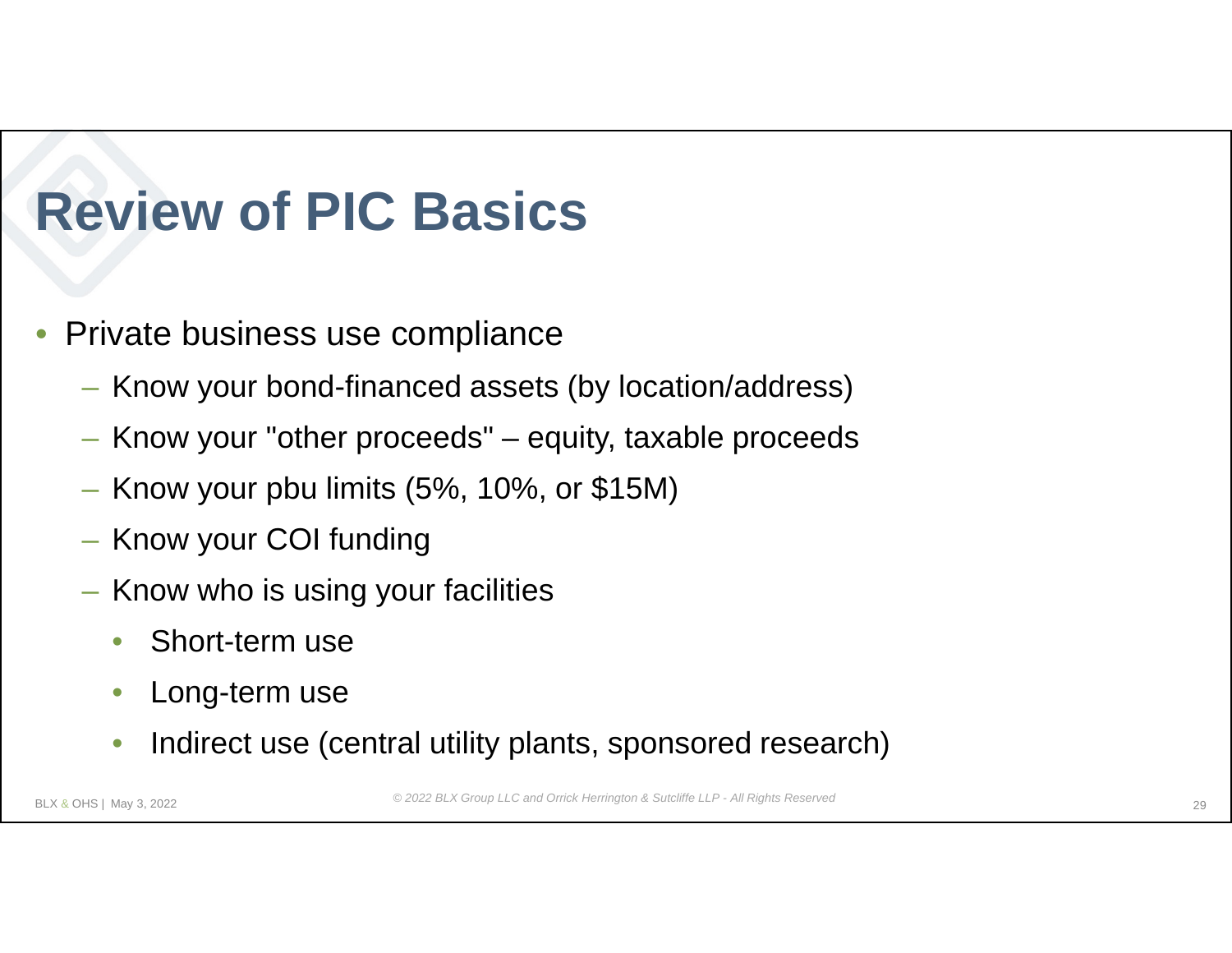- Private business use compliance (cont.)
	- Know your management and service contract rules (Rev Proc 2017-13)
	- Know your sponsored research agreement rules (Rev Proc 2007-47)
	- Know your record retention requirements
	- *For non-profit organizations*  Know your exempt purpose and what users of your facilities are considered "related" and which are "unrelated"
	- *For non-profit organizations*  Know your Schedule K requirements and filing dates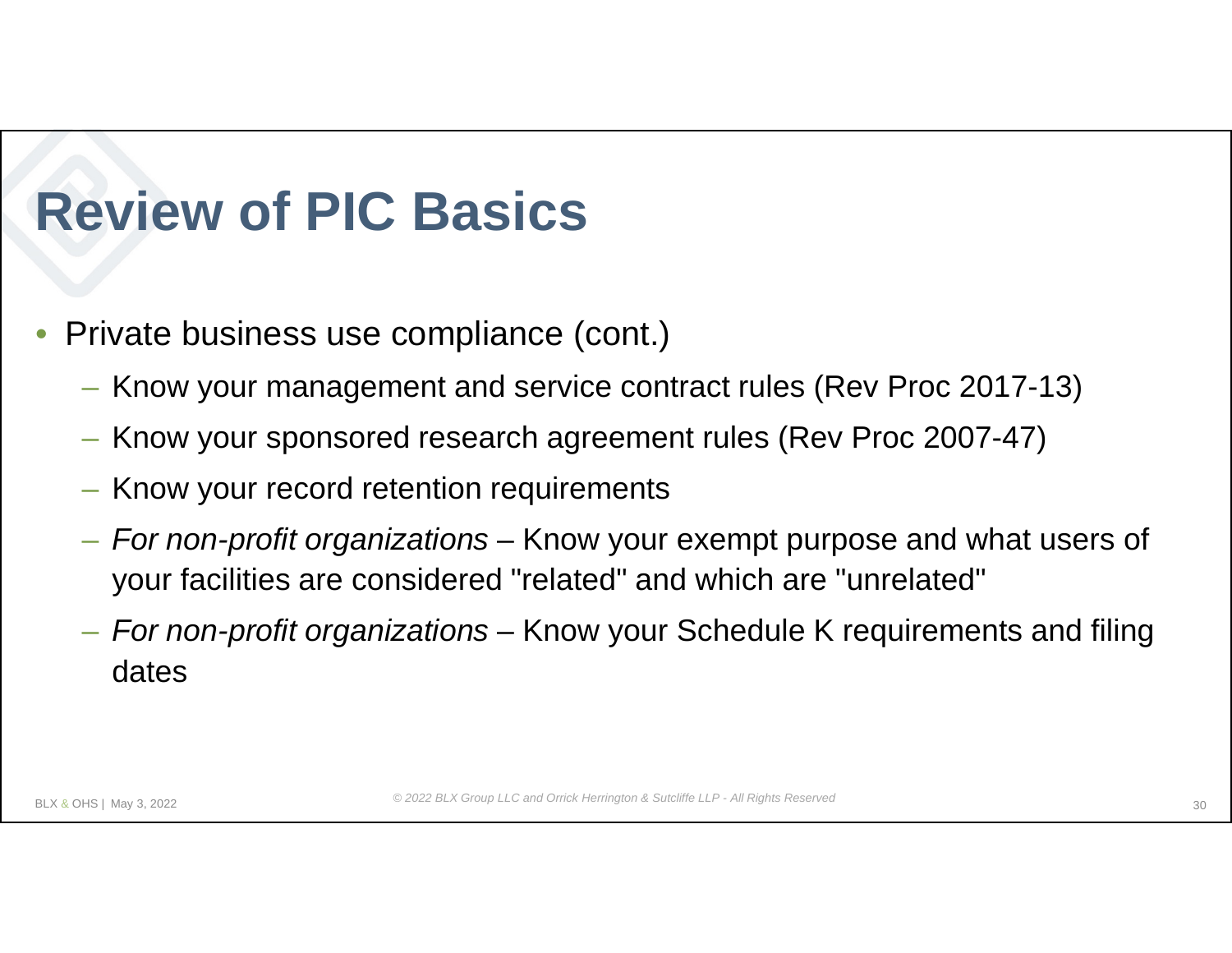#### **Benefits of an Effective Post-Issuance Compliance Program**

- Good risk management
- Generate efficient and prompt response to any IRS inquiry
- Easy and cost-effective review process at time of refunding
- Ease in completion of Schedule K (for nonprofit organizations)
- Identify remaining portion of bond proceeds allowed for private use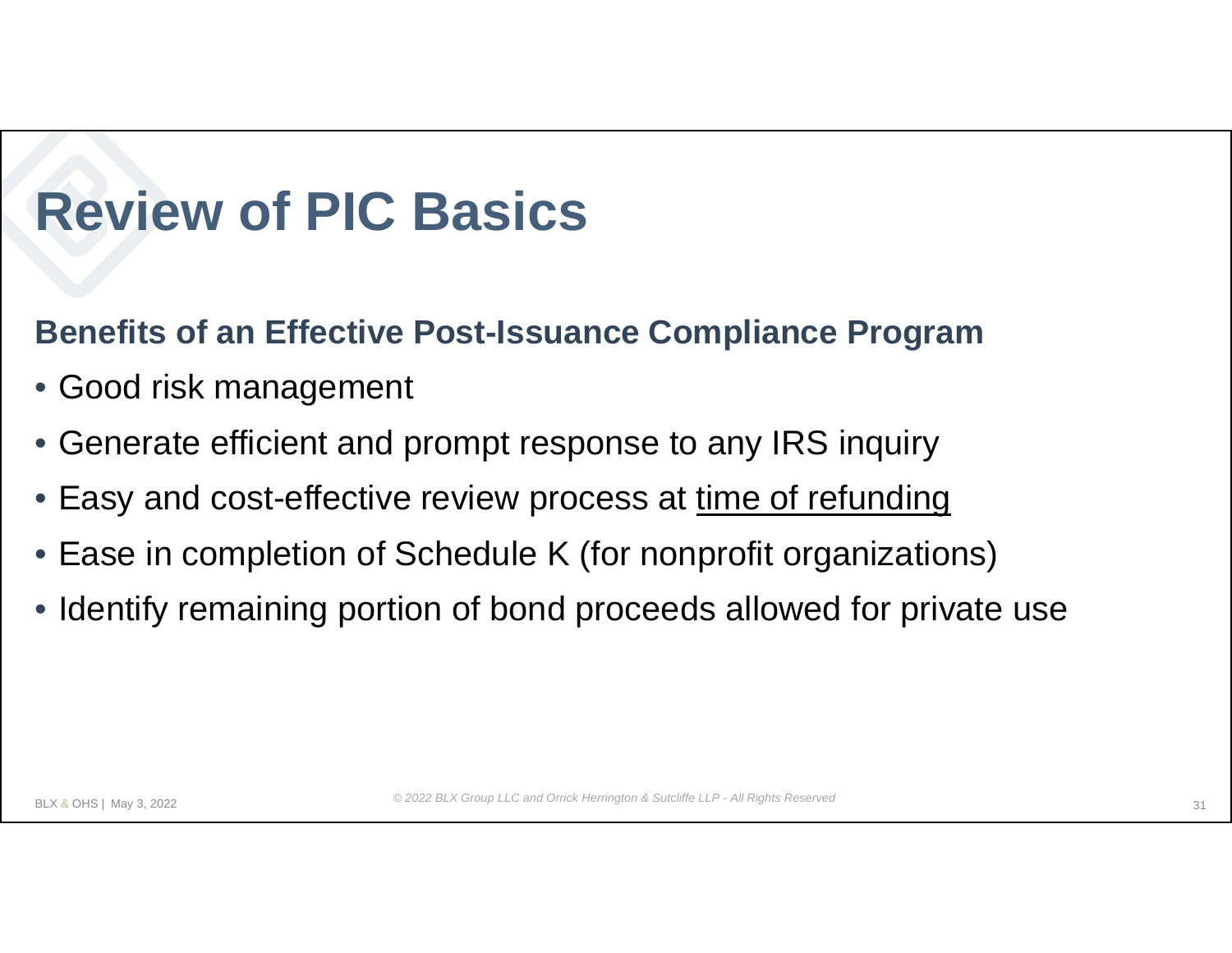### **CONTACT INFORMATION**

#### *BLX Group*

Alan Bond (New York) abond@blxgroup.com, 212.506.5275

Amy Kron (New York) akron@blxgroup.com, 201.963.6663

#### *Orrick*

Ed Oswald (Washington, D.C.) eoswald@orrick.com, 202.339.8438

Aviva Roth (Washington, D.C.) aroth@orrick.com, 202.339.8636

*© 2022 BLX Group LLC and Orrick Herrington & Sutcliffe LLP - All Rights Reserved*